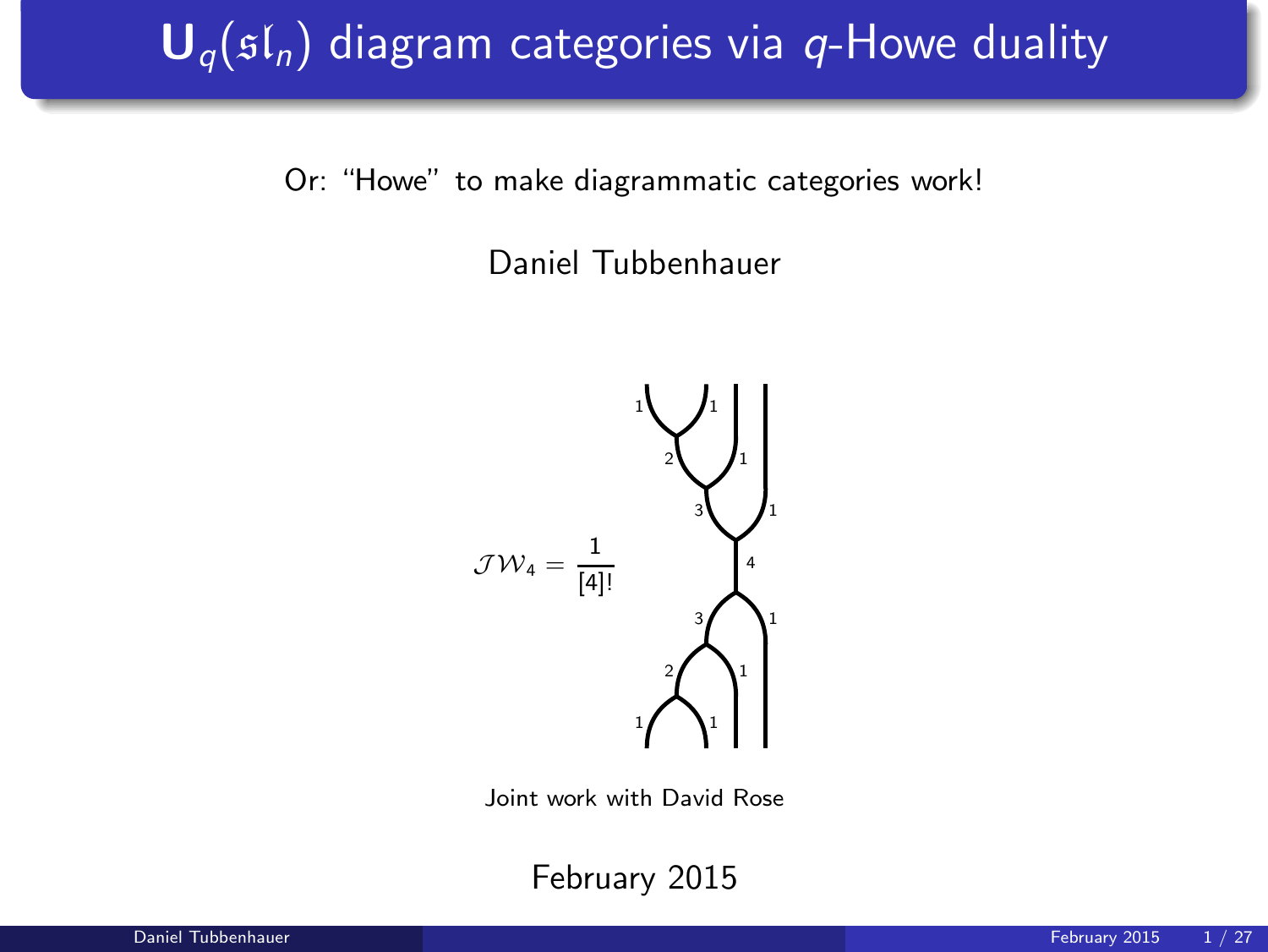#### 1  $sI<sub>2</sub>$ [-spider and representation theory](#page-2-0)

- [Graphical calculus via Temperley-Lieb diagrams](#page-2-0)
- $\bullet$  The  $$I_2$-spider$  is representation theory

#### (2) [Its cousins: The](#page-7-0)  $\mathfrak{sl}_n$ -spiders

- $\bullet$  The  $\mathfrak{sl}_n$ [-spiders and representation theory](#page-7-0)
- [Proof? Quantum skew Howe duality!](#page-12-0)

#### $3$  [More cousins: The symmetric](#page-17-0)  $s1$ -spider

- $\bullet$  The symmetric  $$I_2$-spider$  and representation theory
- **[Proof? Quantum symmetric Howe duality!](#page-22-0)**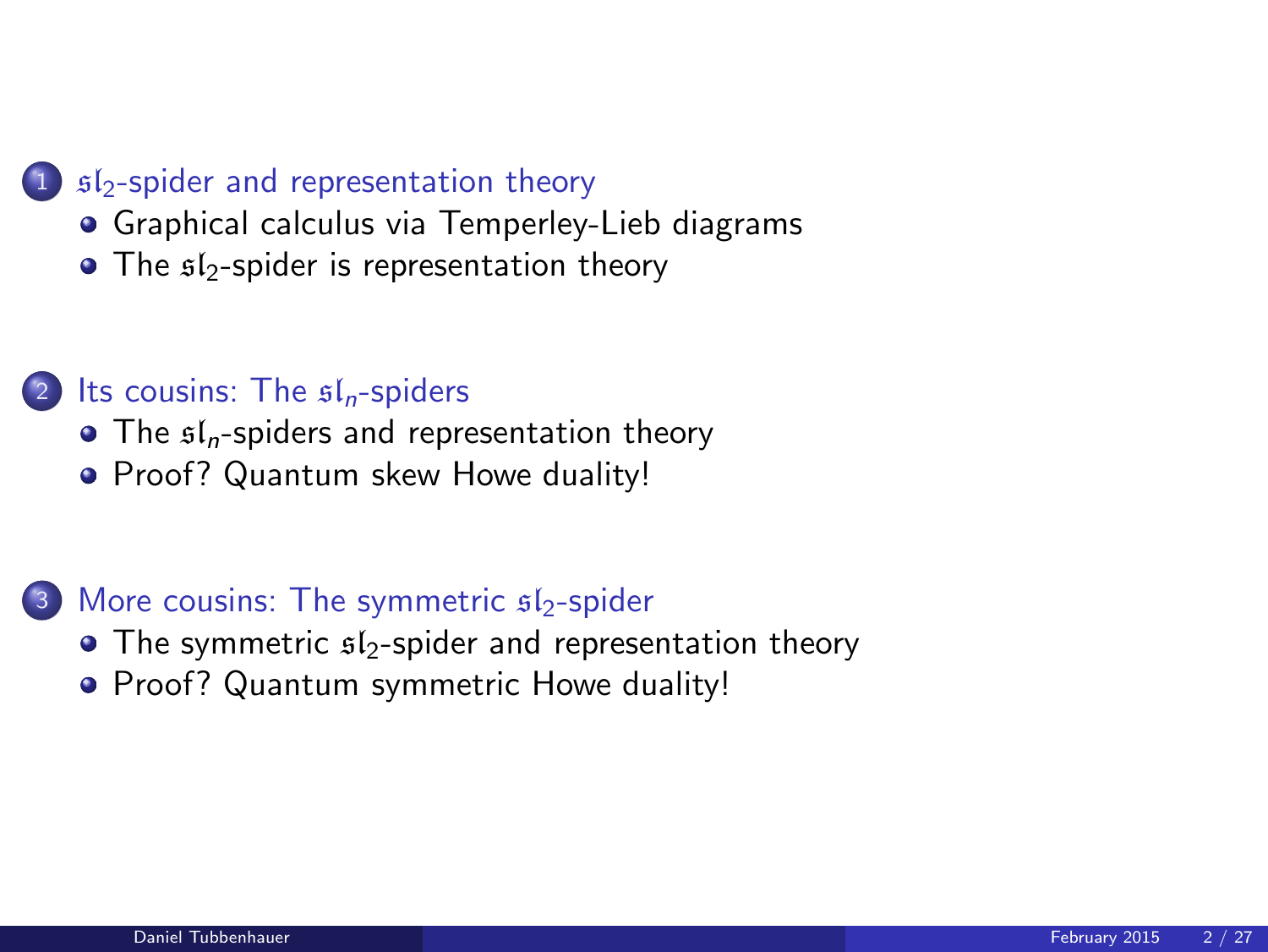# The  $s1$ -web space

### Definition(Rumer-Teller-Weyl 1932)

The  $sI_2$ -web space  $W_2(b, t)$  is the free  $\mathbb{C}(q) = \mathbb{C}_q$ -vector space generated by non-intersecting arc diagrams with  $b$  bottom and  $t$  top boundary points modulo:

**•** The circle removal

$$
= -q - q^{-1} = -[2]
$$

• The isotopy relations

<span id="page-2-0"></span>

Note that  $W_2(b, t)$  is a finite dimensional  $\mathbb{C}_q$ -vector space!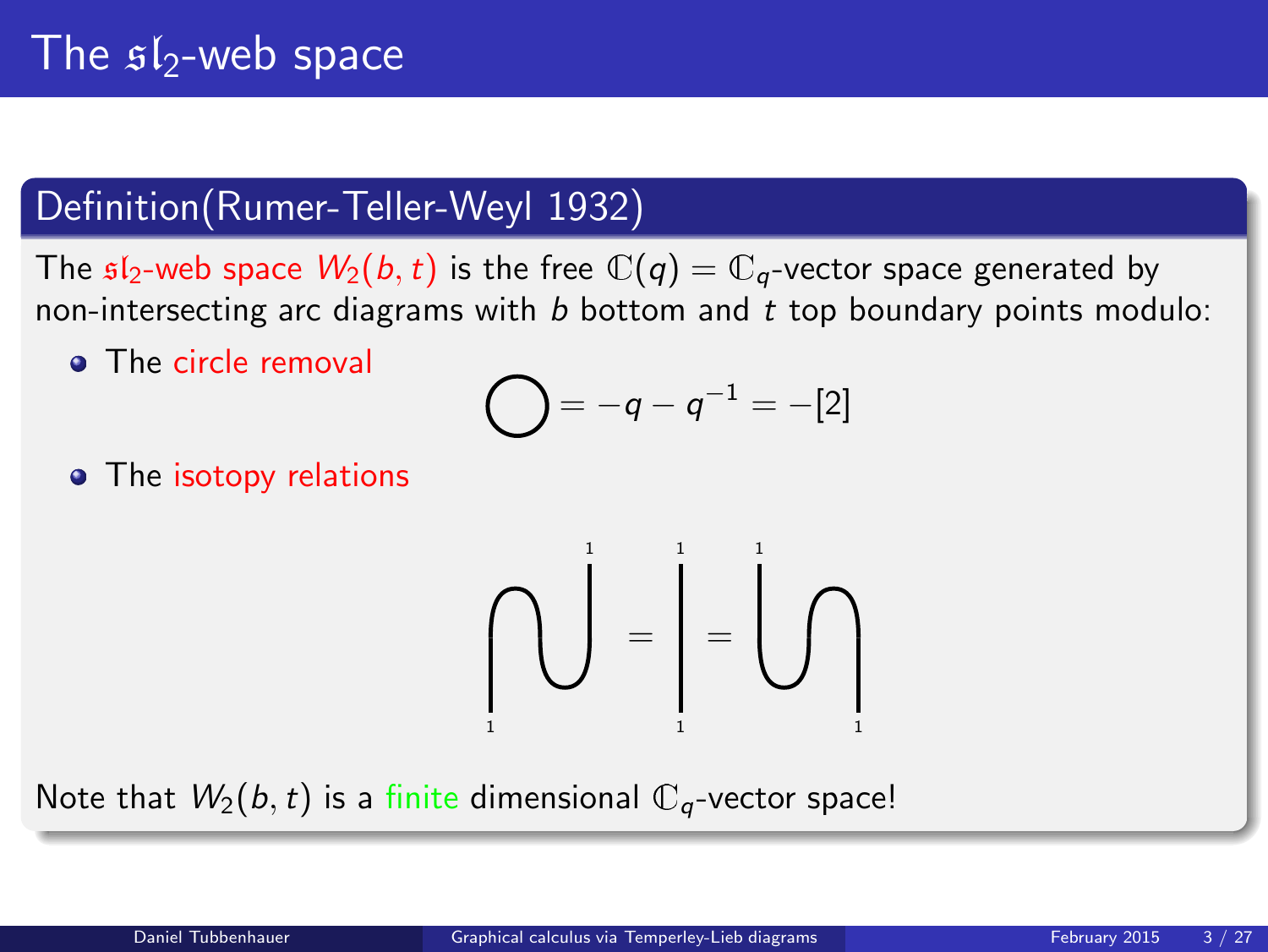# The  $sI_2$ -spider

## Definition(Kuperberg 1995)

The  $\mathfrak{sl}_2$ -spider  $\mathbf{Sp}(\mathfrak{sl}_2)$  is the monoidal  $\mathbb{C}_q$ -linear category with:

- Objects are natural numbers and morphisms are  $\text{Hom}_{\text{Sn(s1)}}(k, l) = W_2(k, l)$ .
- Composition ○:

$$
\left(\bigcap_{i=1}^{n} \circ \bigcup_{i=1}^{n} \mathbb{E}\left[\bigcap_{i=1}^{n} \mathbb{E}\left[\bigcap_{i=1}^{n} \mathbb{E}\left[\bigcap_{i=1}^{n} \mathbb{E}\left[\bigcap_{i=1}^{n} \mathbb{E}\left[\bigcap_{i=1}^{n} \mathbb{E}\left[\bigcap_{i=1}^{n} \mathbb{E}\left[\bigcap_{i=1}^{n} \mathbb{E}\left[\bigcap_{i=1}^{n} \mathbb{E}\left[\bigcap_{i=1}^{n} \mathbb{E}\left[\bigcap_{i=1}^{n} \mathbb{E}\left[\bigcap_{i=1}^{n} \mathbb{E}\left[\bigcap_{i=1}^{n} \mathbb{E}\left[\bigcap_{i=1}^{n} \mathbb{E}\left[\bigcap_{i=1}^{n} \mathbb{E}\left[\bigcap_{i=1}^{n} \mathbb{E}\left[\bigcap_{i=1}^{n} \mathbb{E}\left[\bigcap_{i=1}^{n} \mathbb{E}\left[\bigcap_{i=1}^{n} \mathbb{E}\left[\bigcap_{i=1}^{n} \mathbb{E}\left[\bigcap_{i=1}^{n} \mathbb{E}\left[\bigcap_{i=1}^{n} \mathbb{E}\left[\bigcap_{i=1}^{n} \mathbb{E}\left[\bigcap_{i=1}^{n} \mathbb{E}\left[\bigcap_{i=1}^{n} \mathbb{E}\left[\bigcap_{i=1}^{n} \mathbb{E}\left[\bigcap_{i=1}^{n} \mathbb{E}\left[\bigcap_{i=1}^{n} \mathbb{E}\left[\bigcap_{i=1}^{n} \mathbb{E}\left[\bigcap_{i=1}^{n} \mathbb{E}\left[\bigcap_{i=1}^{n} \mathbb{E}\left[\bigcap_{i=1}^{n} \mathbb{E}\left[\bigcap_{i=1}^{n} \mathbb{E}\left[\bigcap_{i=1}^{n} \mathbb{E}\left[\bigcap_{i=1}^{n} \mathbb{E}\left[\bigcap_{i=1}^{n} \mathbb{E}\left[\bigcap_{i=1}^{n} \mathbb{E}\left[\bigcap_{i=1}^{n} \mathbb{E}\left[\bigcap_{i=1}^{n} \mathbb{E}\left[\bigcap_{i=1}^{n} \mathbb{E}\left[\bigcap_{i=1}^{n} \mathbb{E}\left[\bigcap_{i=1
$$

Tensoring ⊗:

1 1 1

1 1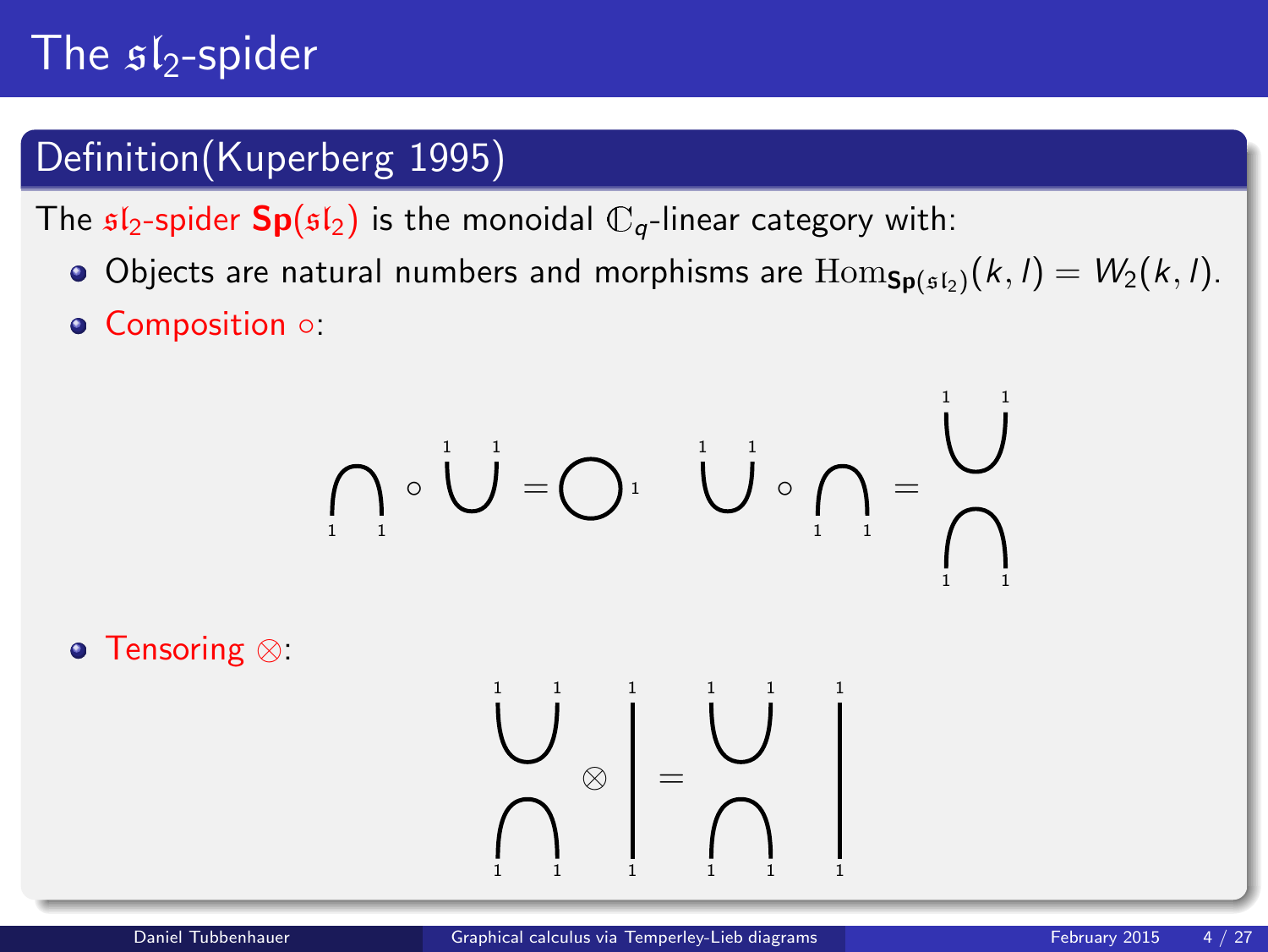## Connection to representation theory

Recall that  $U_q(\mathfrak{sl}_2)$  is generated by  $E, F, K$ . Let  $V=\mathbb{C}_q^2$  the vector representation of  $\boldsymbol{\mathsf{U}}_q(\mathfrak{sl}_2).$  Morally:



Fact: All irreducible  $U_q(\mathfrak{sl}_2)$ -modules are summands of  $V^{\otimes k}$  for some  $k \in \mathbb{N}$ .

Let  $\mathfrak{sl}_2\text{-}\mathsf{Mod}_{\wedge}$  be the monoidal,  $\mathbb{C}_q$ -linear category consisting of:

- Objects are tensor products  $V^{\otimes k} = V \otimes \cdots \otimes V$  of finite length and morphisms are  $U_q(s_1)$ -intertwiners between these.
- Composition  $\circ$  is composition of  $\mathbf{U}_q(\mathfrak{sl}_2)$ -intertwiners.
- <span id="page-4-0"></span>• Tensoring  $\otimes$  is tensoring of  $\mathbf{U}_q(\mathfrak{sl}_2)$ -intertwiners.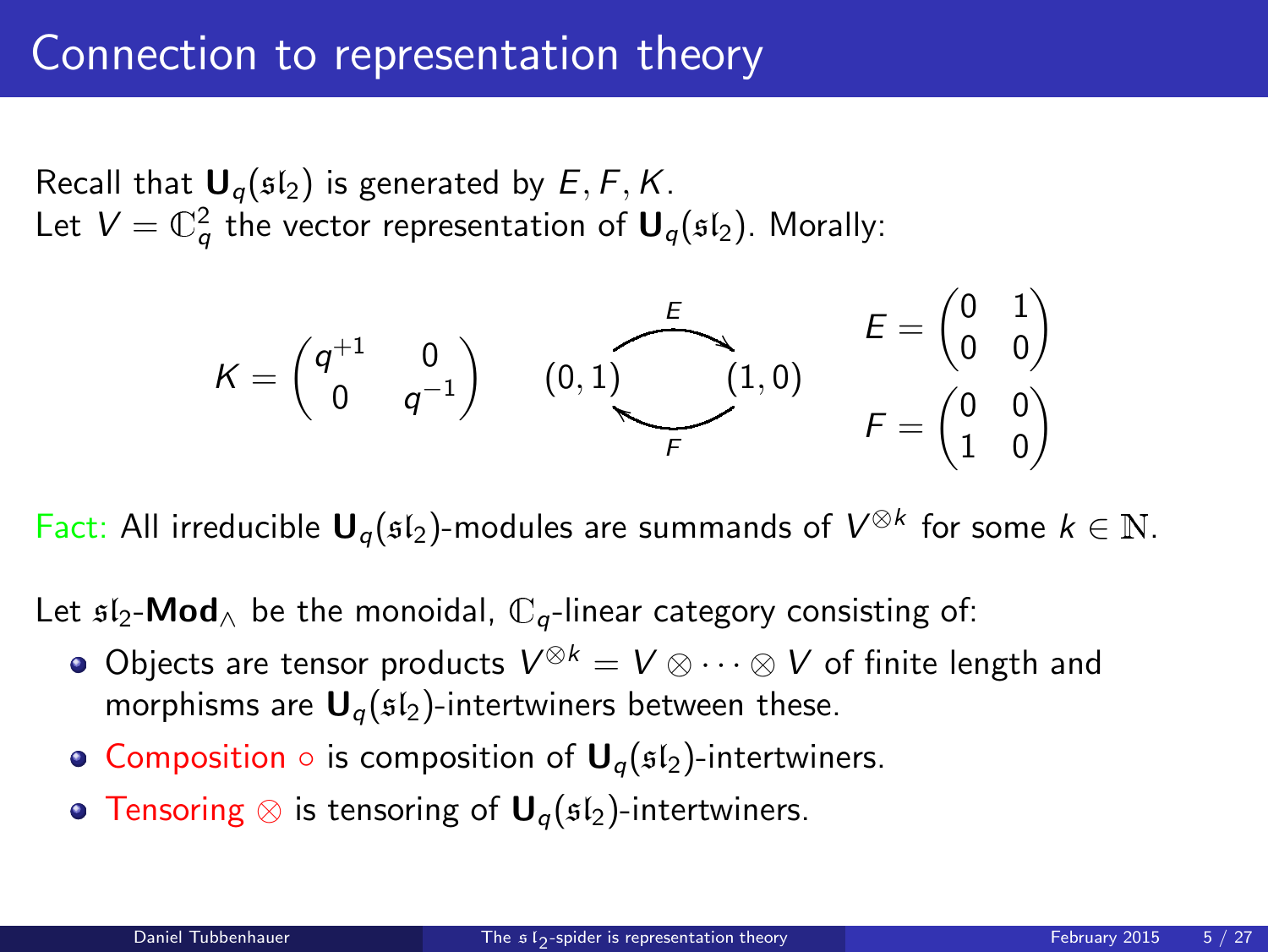Observe that there are (up to scalars) unique  $U_q(sI_2)$ -intertwiners

$$
\mathrm{cap}\colon V\otimes V\to \mathbb{C}_q\quad\text{and}\quad \mathrm{cup}\colon \mathbb{C}_q\to V\otimes V,
$$

projecting  $V \otimes V$  onto  $\mathbb{C}_q$  respectively embedding  $\mathbb{C}_q$  into  $V \otimes V$ . Define a functor  $\Gamma^2_{\wedge}$ :  $\mathsf{Sp}(\mathfrak{sl}_2) \to \mathfrak{sl}_2\text{-}\mathsf{Mod}_{\wedge}$ :

- On objects: k is send to  $V^{\otimes k} = V \otimes \cdots \otimes V$ .
- On morphisms:

$$
\bigcap_{\mathbf{1}} \mapsto \mathop{\mathrm{cap}}\limits
$$

Theorem(Folklore)

The functor  $\Gamma_\wedge^2\colon \mathsf{Sp}(\mathfrak{sl}_2)\to \mathfrak{sl}_2\text{-}\mathsf{Mod}_\wedge$  is an equivalence of monoidal categories.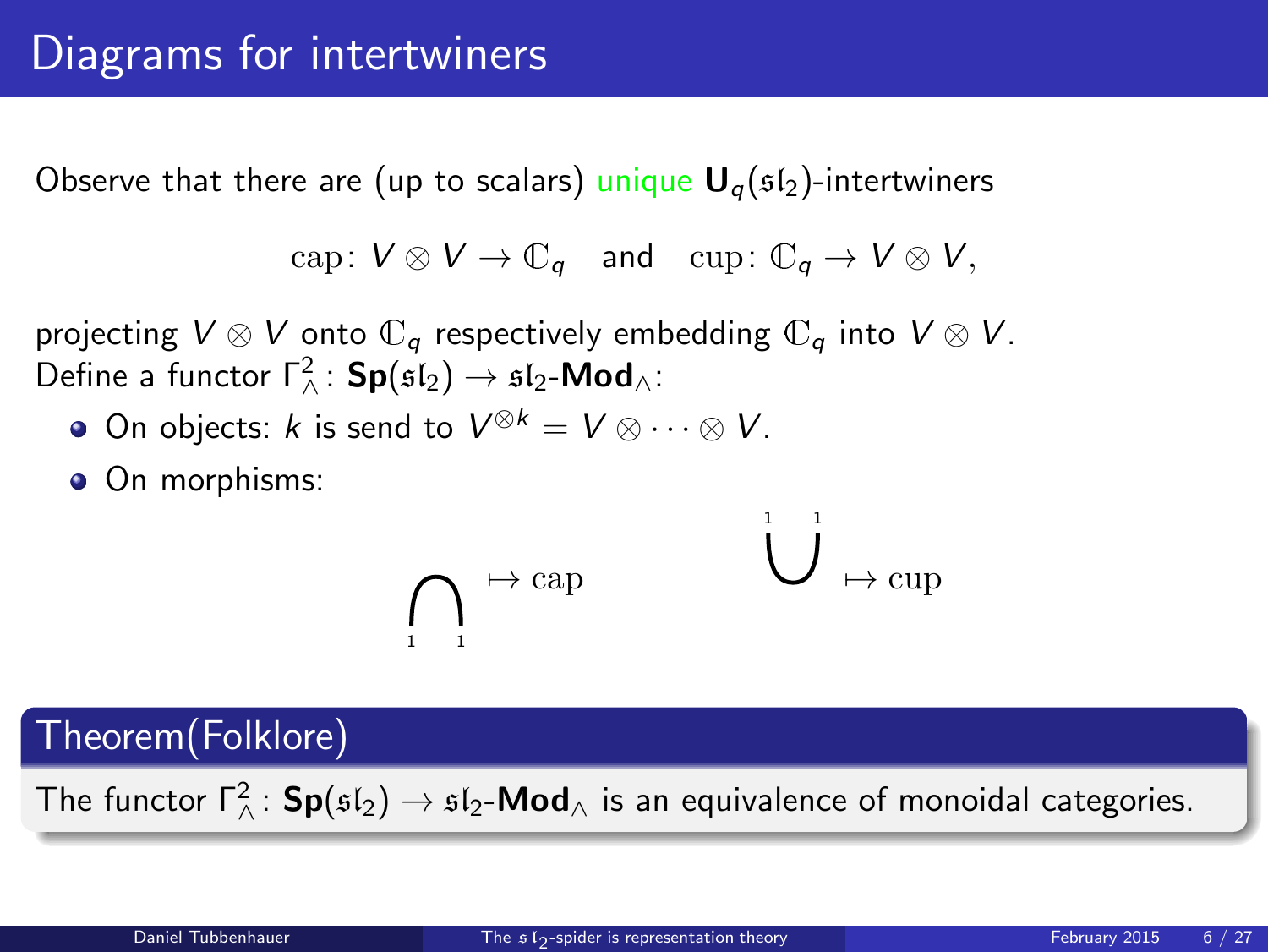In 1995 Kuperberg rigorously defined "spiders" and introduced spiders for  $s1_3$ ,  $B_2$ and  $G_2$ . These spiders are diagrammatic categories for  $U_q(g)$ -module categories. His work was very influential: Spiders naturally appear in representation theory, combinatorics, low dimensional topology and algebraic geometry.

- Khovanov and Kuperberg gave a connection to dual canonical bases of  $U_q(g)$ .
- Fontaine, Kamnitzer and Kuperberg identified relations to the geometry of affine Grassmannians via the geometric Satake correspondence.
- Via this, there are relations to affine buildings over these Grassmannians.
- The Reshetikhin-Turaev's invariant of links "live" in spiders.
- Similarly from the Witten-Reshetikhin-Turaev invariants of 3-manifolds.
- $\bullet$  1 + 1 or 2 + 1-TQFT's and cobordism theories very often bound spiders.
- Via this connections to link homologies and related topics.
- **a** More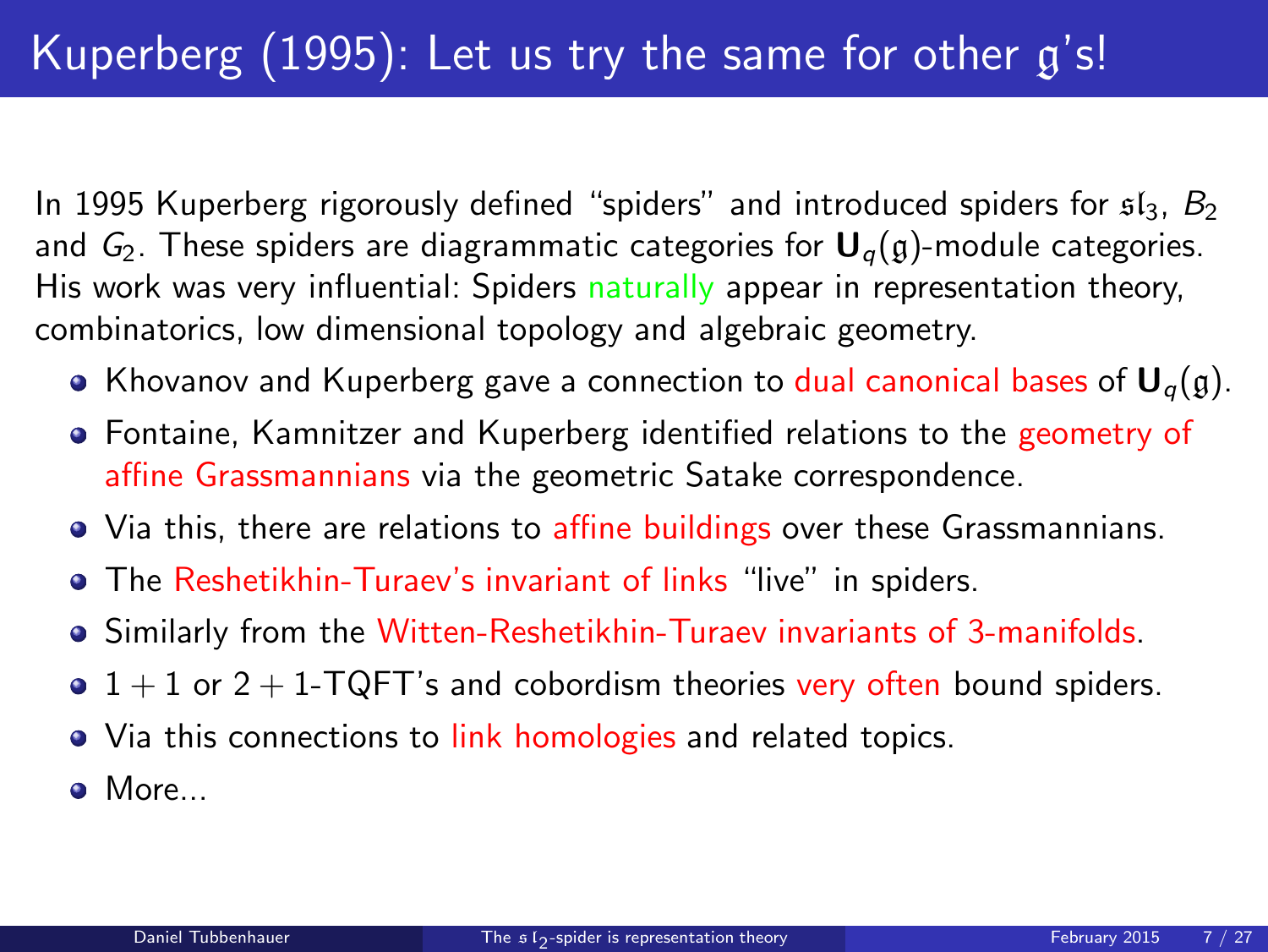## The main step beyond  $s/s$ : Trivalent vertices

A  $\mathfrak{sl}_n$ -web is an oriented, labeled trivalent graph locally made of



<span id="page-7-0"></span>
$$
k,l,k+l\in\{0,\ldots,n\}
$$

Plus mirrors and sign issues that we skip today. Ask an expert, aka not me.

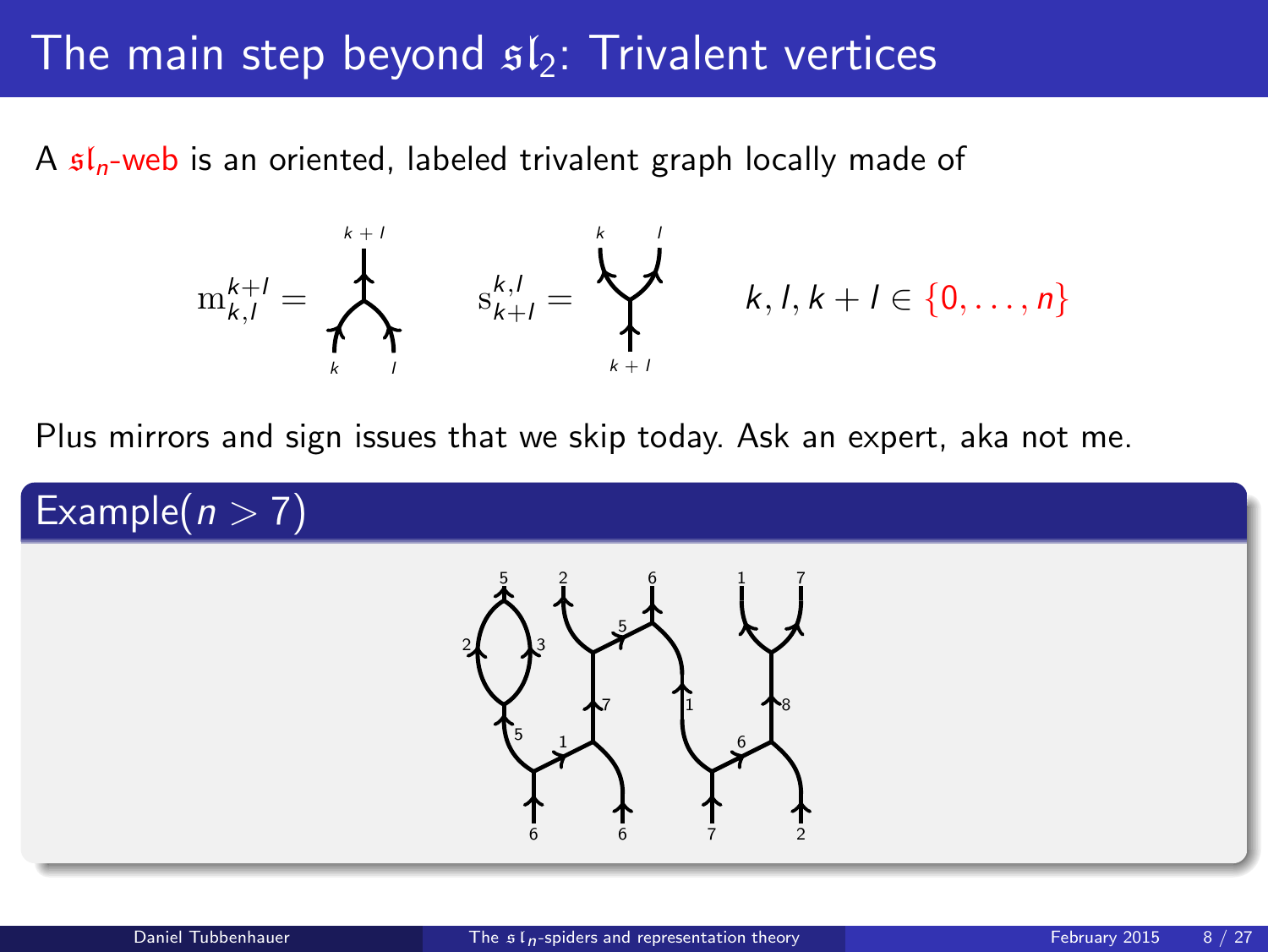# Let us try the same for  $\mathfrak{sl}_n$ : the  $\mathfrak{sl}_n$ -web space

### Definition(Cautis-Kamnitzer-Morrison 2012)

The  $\mathfrak{sl}_n$ -web space  $W_n(\vec{k},\vec{l})$  is the free  $\mathbb{C}_q$ -vector space generated by  $\mathfrak{sl}_n$ -webs with  $\vec{k}$  and  $\vec{l}$  at the bottom and top modulo:

• Isotopy and associativity relations



• Others. Most notably the scary square switches:

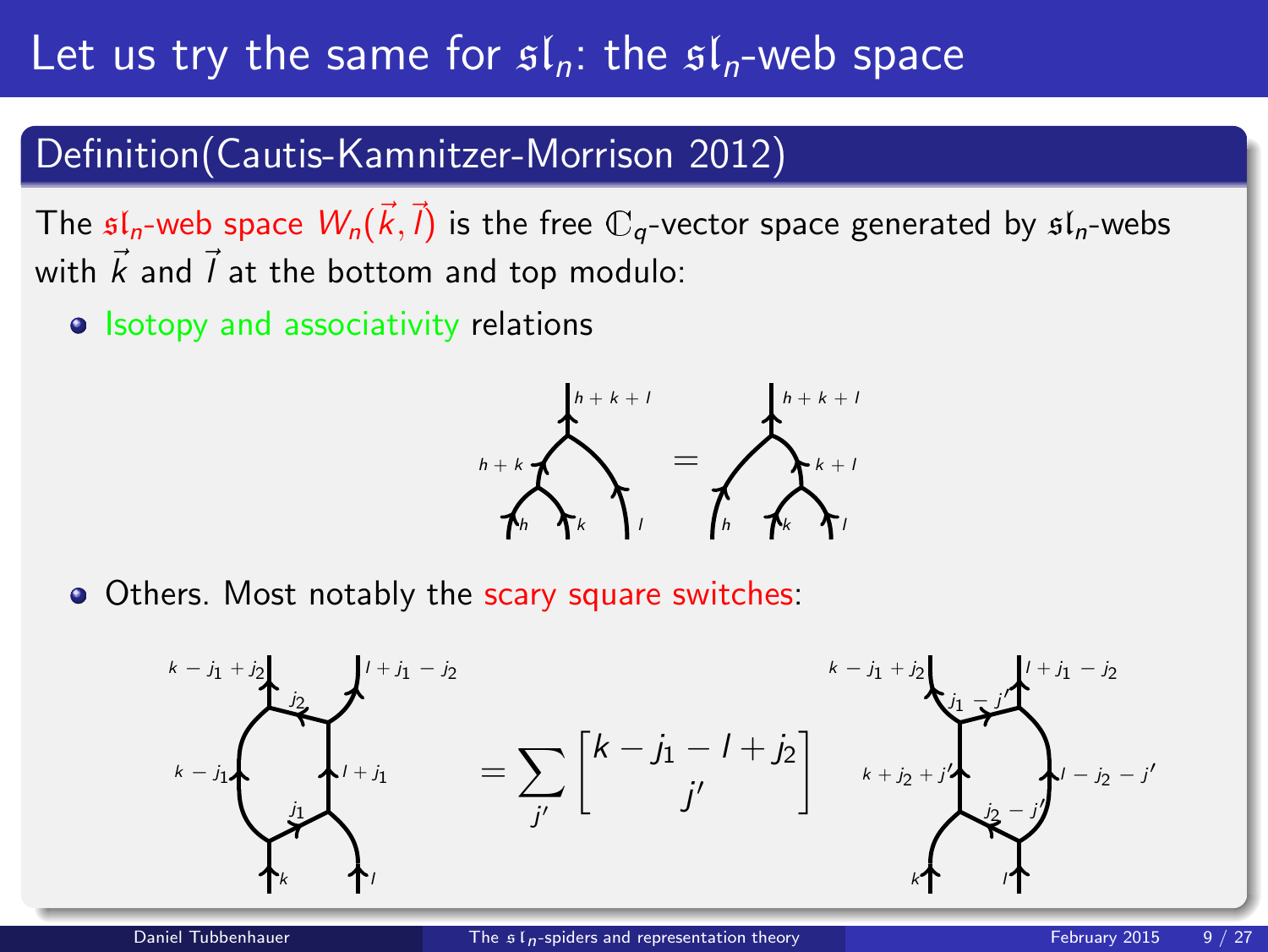# The  $\mathfrak{sl}_n$ -spider

### Definition(Cautis-Kamnitzer-Morrison 2012)

The  $\mathfrak{sl}_n$ -spider  $\mathbf{Sp}(\mathfrak{sl}_n)$  is the monoidal  $\mathbb{C}_q$ -linear category with:

- Objects are  $\vec{k} \in \mathbb{Z}_{\{0,\ldots,n\}}^m$  and morphisms are  $\mathrm{Hom}_{\mathsf{Sp}(\mathfrak{sl}_n)}(\vec{k},\vec{l}) = W_n(\vec{k},\vec{l}).$
- Composition ○:



Tensoring ⊗:

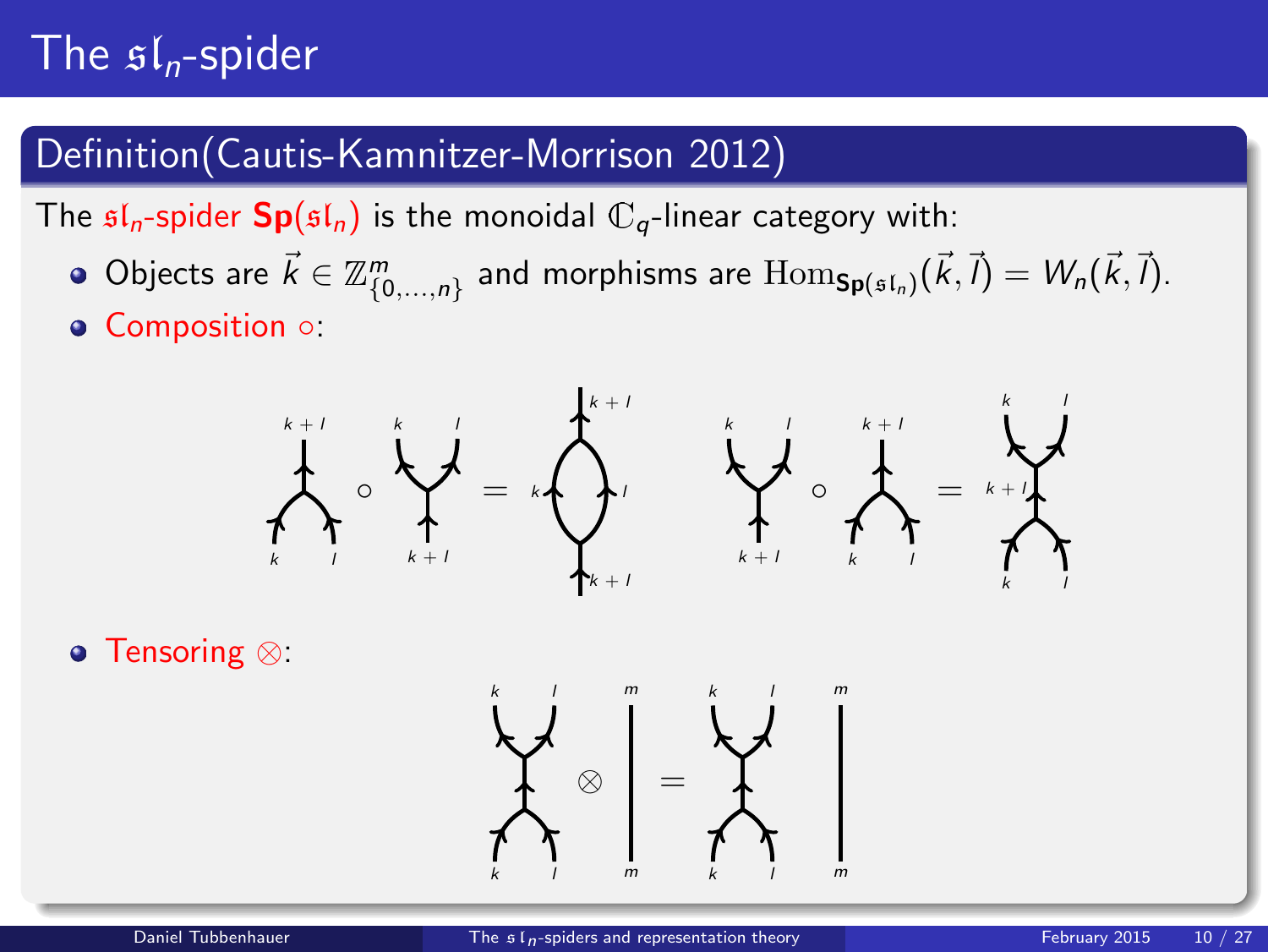Let  $V=\mathbb{C}^n_q$  the vector representation of  $\bm{\mathsf{U}}_q(\mathfrak{sl}_n)$ . For  $k\in\{0,\ldots,n\}$  let  $\bigwedge^k_q \mathbb{C}^n_q$ denote the k-th fundamental  $U_q(sI_n)$ -representation. Fact: All irreducible  $U_q(\mathfrak{sl}_n)$ -modules are summands of

$$
\bigwedge \mathop{q}\limits^{\vec{k}} \mathbb{C}^n_q = \bigwedge \mathop{q}\limits^{k_1} \mathbb{C}^n_q \otimes \cdots \otimes \bigwedge \mathop{q}\limits^{k_m} \mathbb{C}^n_q
$$

for some suitable vector  $\vec{k} = (k_1, \ldots, k_m) \in \mathbb{Z}_{\{0,\ldots,n\}}^m.$ 

Let  $\mathfrak{sl}_n$ -**Mod** be the monoidal,  $\mathbb{C}_q$ -linear category consisting of:

- Objects are tensor products  $\bigwedge_q^{k_1}\mathbb{C}^n_q\otimes\cdots\otimes \bigwedge_q^{k_m}\mathbb{C}^n_q$  of finite length and morphisms are  $U_q(sI_n)$ -intertwiners between these.
- Composition  $\circ$  is composition of  $\mathbf{U}_q(\mathfrak{sl}_n)$ -intertwiners.
- **Tensoring ⊗ is tensoring of**  $U_q(st_n)$ **-intertwiners.**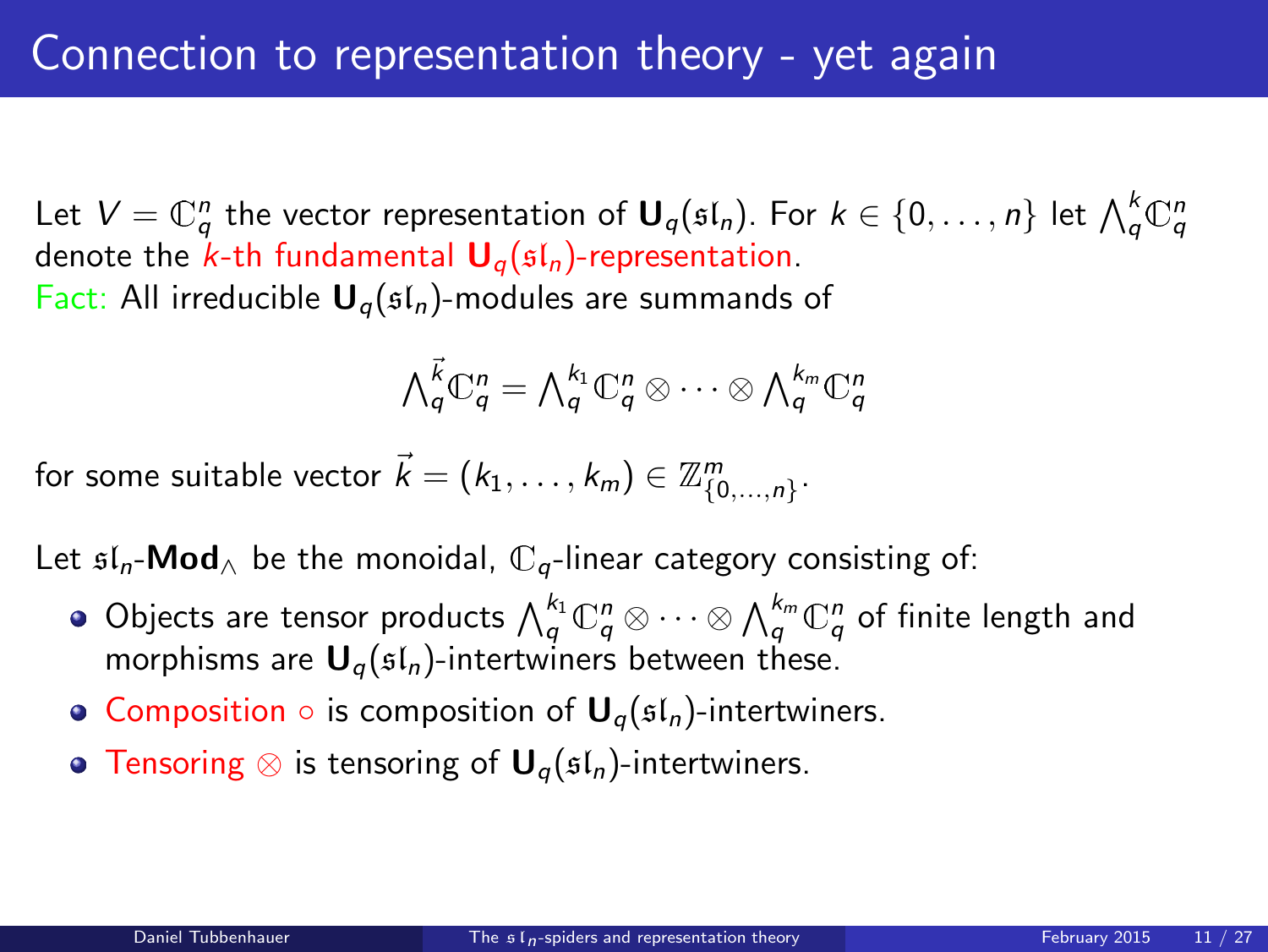## Diagrams for intertwiners - next try

Observe that there are (up to scalars) unique  $U_q(sI_n)$ -intertwiners

 $\mathrm{Im}^{k+l}_{k,l} \colon {\textstyle\bigwedge}^k_q\mathbb{C}^n_q\otimes{\textstyle\bigwedge}^l_q\mathbb{C}^n_q\to {\textstyle\bigwedge}^{k+l}_q\mathbb{C}^n_q\quad\text{and}\quad \mathrm{s}^{k,l}_{k+l}\colon {\textstyle\bigwedge}^{k+l}_q\mathbb{C}^n_q\to {\textstyle\bigwedge}^k_q\mathbb{C}^n_q\otimes{\textstyle\bigwedge}^l_q\mathbb{C}^n_q$ 

given by projection and inclusion again. Define a functor  $\Gamma^n_{\wedge}$ :  $\mathsf{Sp}(\mathfrak{sl}_n) \to \mathfrak{sl}_n\text{-}\mathsf{Mod}_{\wedge}$ :

- On objects:  $\vec{k}$  is send to  $\bigwedge_q^{k_1}\mathbb{C}^n_q \otimes \cdots \otimes \bigwedge_q^{k_m}\mathbb{C}^n_q.$
- On morphisms:



### Theorem(Cautis-Kamnitzer-Morrison 2012)

The functor  $\Gamma_\wedge^n\colon \mathsf{Sp}(\mathfrak{sl}_n)\to \mathfrak{sl}_n\text{-}\mathsf{Mod}_\wedge$  is an equivalence of monoidal categories.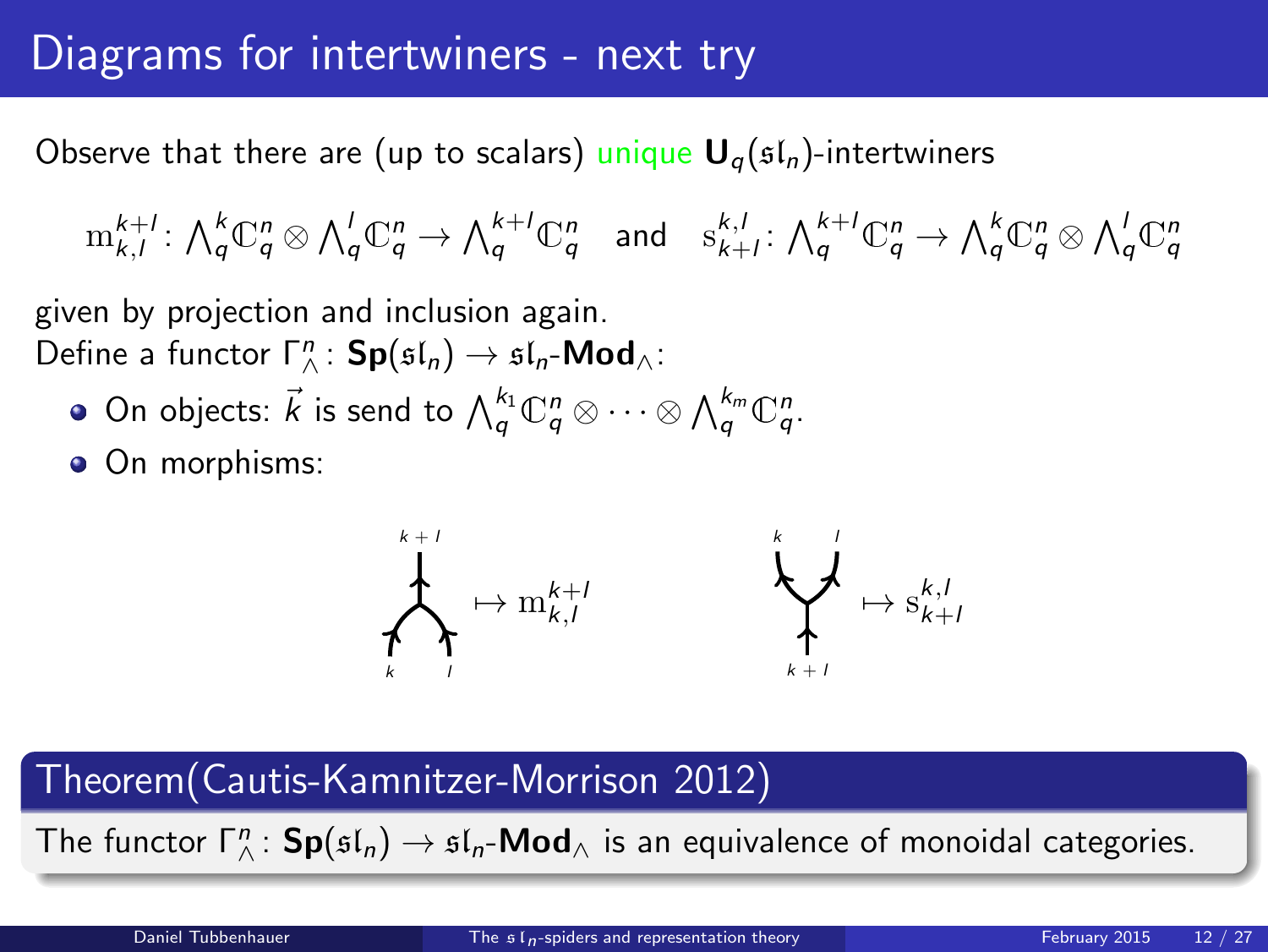For each  $\mathfrak{gl}_m$ -weight  $\vec{k} \in \mathbb{Z}^{m-1}$  adjoin an idempotent  $1_{\vec{k}}$  (Think: projection to the  $\vec{k}$ -weight space!) to  $\mathbf{U}_q(\mathfrak{gl}_m)$ .

### Definition(Beilinson-Lusztig-MacPherson 1990)

The idempotented quantum general linear algebra is defined by

<span id="page-12-0"></span>
$$
\dot{\mathbf{U}}_q(\mathfrak{gl}_m) = \bigoplus_{\vec{k},\vec{k}' \in \mathbb{Z}^{m-1}} 1_{\vec{k}'} \mathbf{U}_q(\mathfrak{gl}_m) 1_{\vec{k}}.
$$

It is generated by  $F_i, E_i$  for  $i = 1, \ldots, m - 1$  suspect to some relations. These relations are just "cleaned-up" versions of the ones from  $\mathfrak{gl}_m$ .

We want to consider  $\dot{\textbf U}_q(\mathfrak{gl}_m)$  as a category with objects  $\vec k, \vec k' \in \mathbb Z^{m-1}$  and morphisms spaces  $1_{\vec{k}'}\mathbf{U}_q(\mathfrak{gl}_m)1_{\vec{k}}$ .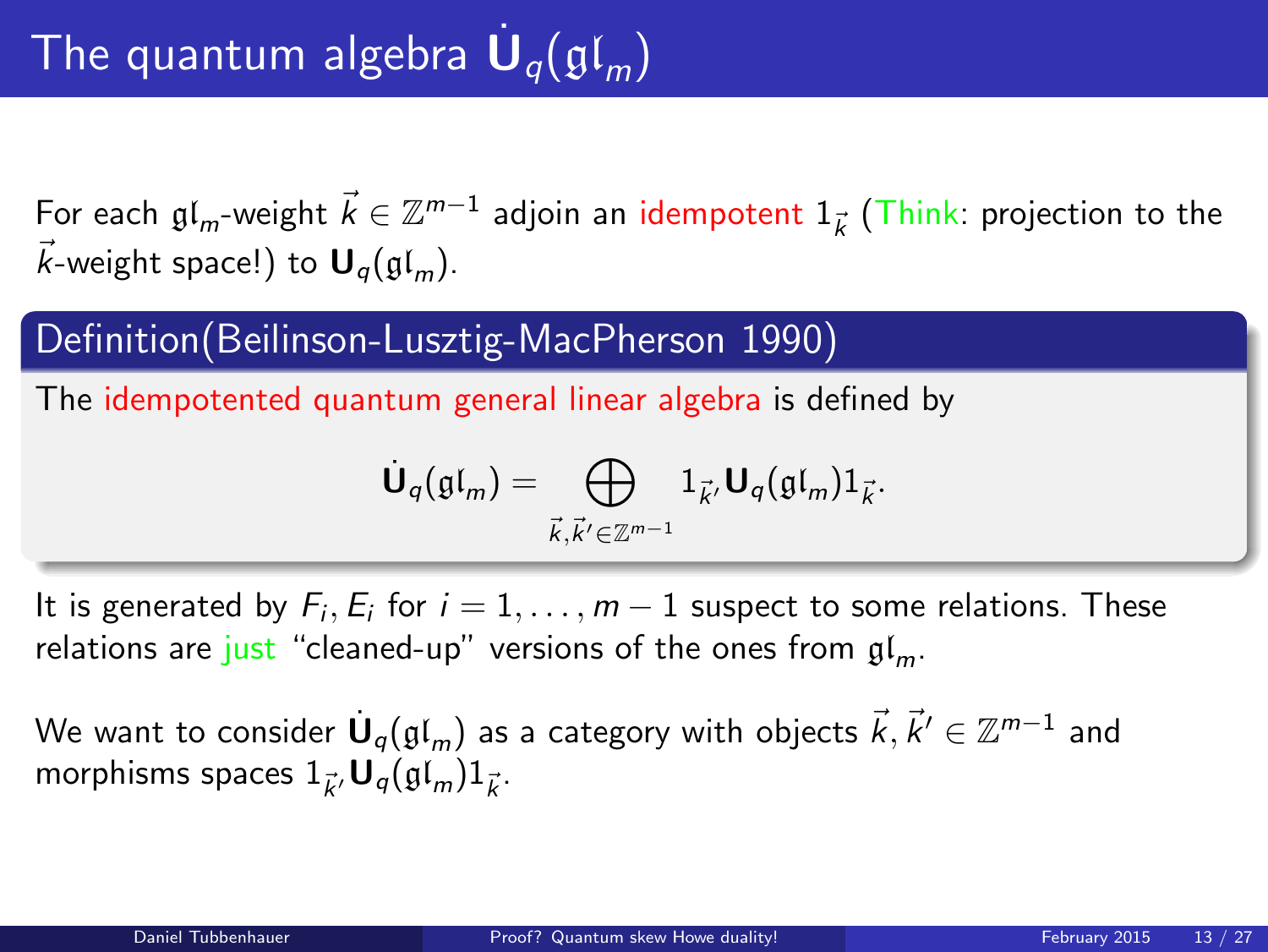# "Howe" to prove this?

Howe: the commuting actions of  $U_q(\mathfrak{gl}_m)$  and  $U_q(\mathfrak{sl}_n)$  on

$$
\begin{aligned}\n\bigwedge\n\begin{bmatrix}\n\Lambda_q^N(\mathbb{C}_q^m \otimes \mathbb{C}_q^n) \cong \bigoplus_{k_1 + \cdots + k_m = N} \left(\bigwedge\n\begin{bmatrix}\n\Lambda_q^k \mathbb{C}_q^n \otimes \cdots \otimes \bigwedge\n\begin{bmatrix}\n\Lambda_q^{k_m} \mathbb{C}_q^n\n\end{bmatrix}\n\end{bmatrix} \\
\cong \bigoplus_{l_1 + \cdots + l_n = N} \left(\bigwedge\n\begin{bmatrix}\n\Lambda_q^l \mathbb{C}_q^m \otimes \cdots \otimes \bigwedge\n\begin{bmatrix}\n\Lambda_q^l \mathbb{C}_q^m\n\end{bmatrix}\n\end{aligned}\right)\n\end{aligned}
$$

introduce an  $U_q(\mathfrak{gl}_m)$ -action f on the first term and an  $U_q(\mathfrak{sl}_n)$ -action on the second. Howe: our  $\bigwedge^{\vec{k}}_q\mathbb{C}^n_q$  is the  $\vec{k}$ -weight space of this.

In particular, there is a functorial action

$$
\Phi^n_m\colon \dot{\mathbf U}_q(\mathfrak{gl}_m)\to \mathfrak{sl}_n\text{-}\mathbf{Mod}_\wedge
$$

$$
\vec{k} \mapsto \bigwedge_{q}^{\vec{k}} \mathbb{C}^n_q, \quad X \in 1_{\vec{l}} \mathbf{U}_q(\mathfrak{gl}_m) 1_{\vec{k}} \mapsto f(X) \in \mathrm{Hom}_{\mathfrak{sl}_n\text{-}\mathbf{Mod}_\wedge}(\bigwedge_{q}^{\vec{k}} \mathbb{C}^n_q, \bigwedge_{q}^{\vec{l}} \mathbb{C}^n_q)
$$

Howe:  $\Phi_m^n$  is full. Or in words: all relations in  $\mathfrak{sl}_n\text{-}\mathsf{Mod}_\wedge$  follow from the (natural) ones in  $\mathsf{U}_q(\mathfrak{gl}_m)$  and the ones in the kernel of  $\Phi_m^n.$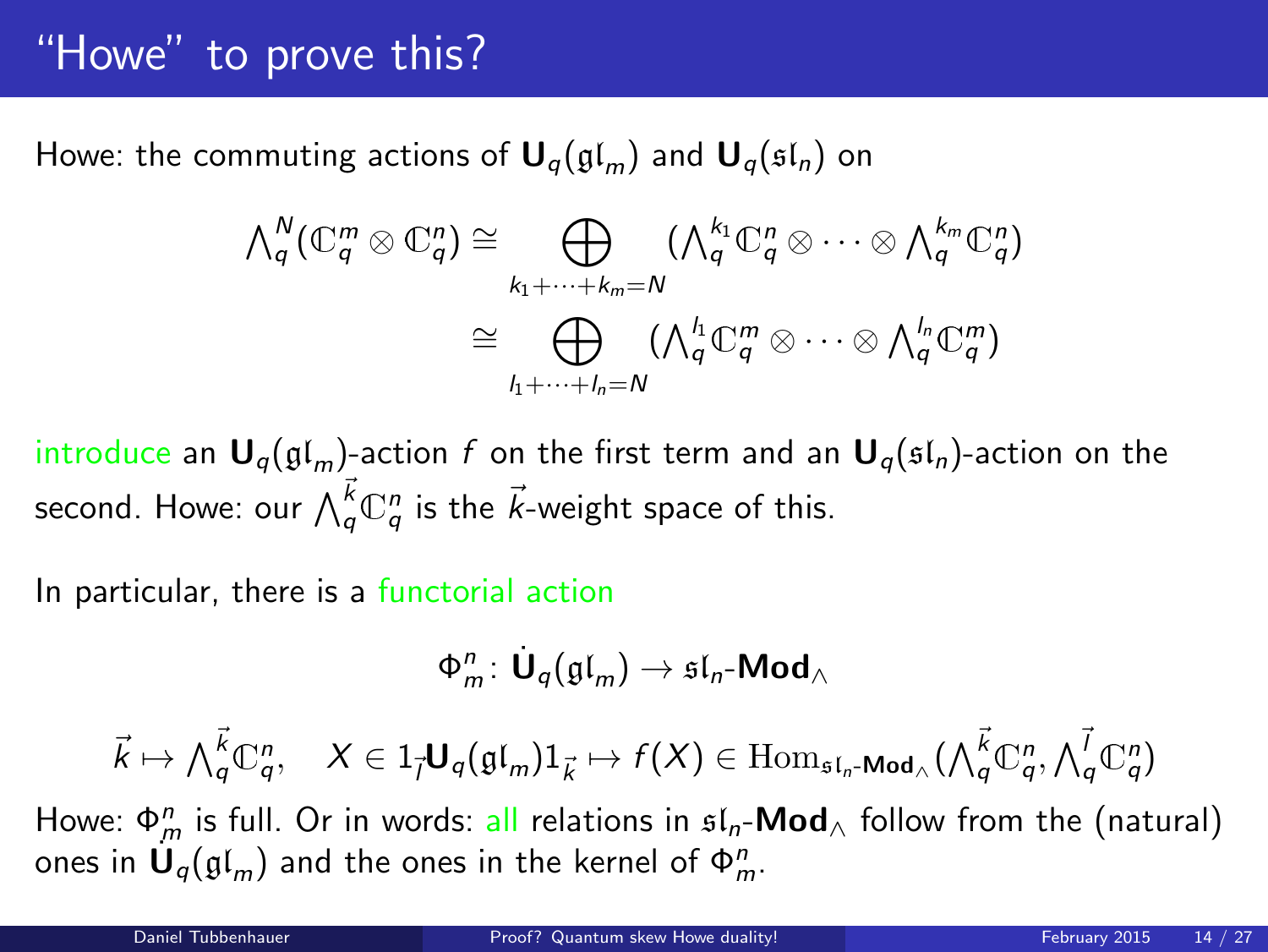# So how? "Howe"!

## Theorem(Cautis-Kamnitzer-Morrison 2012)

There is a commutative diagram



#### with



ker  $\Phi_m^n$  consists exactly of the  $\mathfrak{gl}_m$ -weights  $\vec{k}$  with entries outside of  $\{0,\ldots,n\}.$ 

In words: all the relations in  $\mathbf{Sp}(\mathfrak{sl}_n)$  follow from the ones in  $\dot{\mathbf U}_q(\mathfrak{gl}_m).$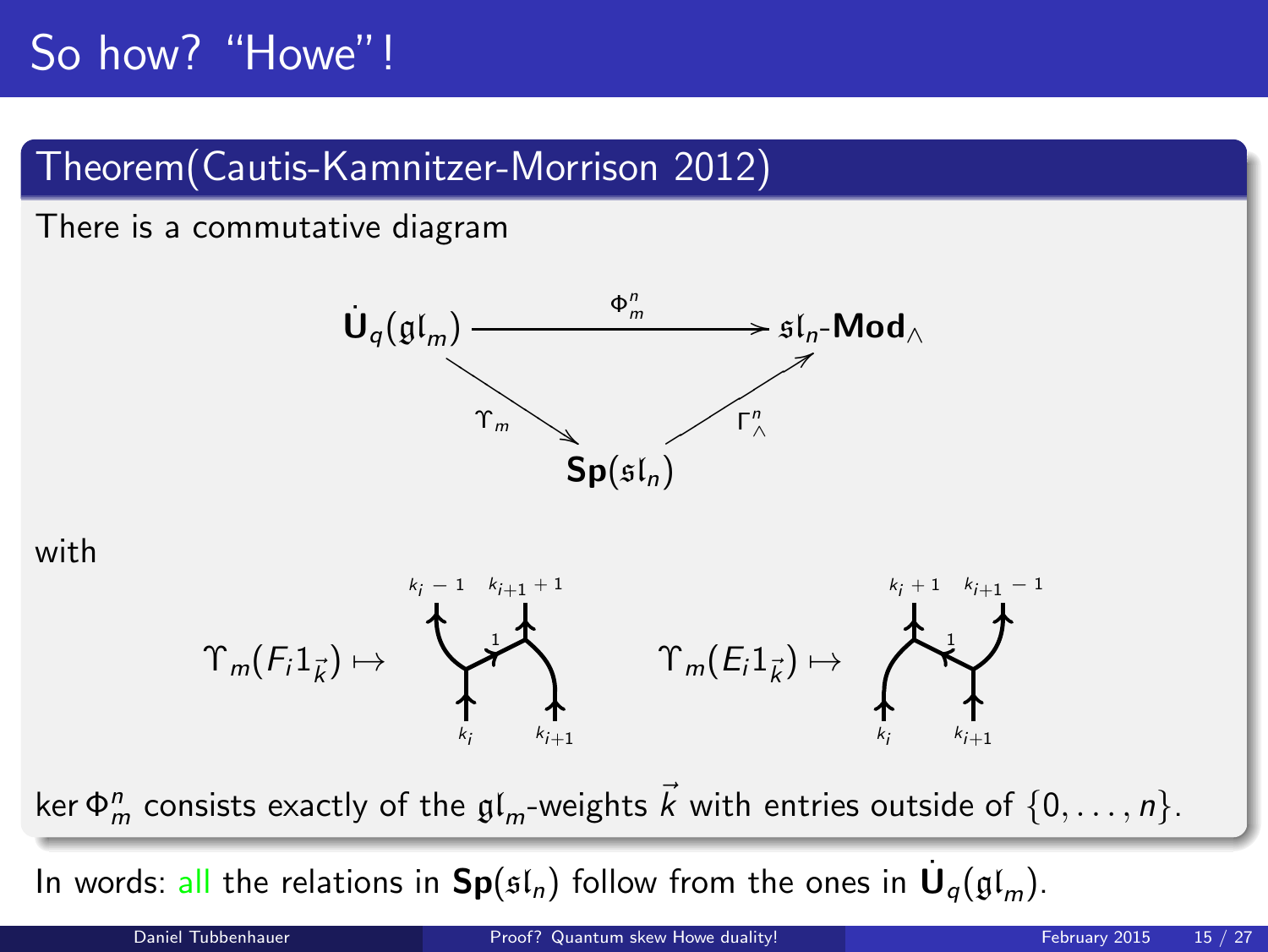The mysterious square switch



is just

$$
EFL_{(k,l)} - FE1_{(k,l)} = [k - l]1_{(k,l)}
$$
  
\n
$$
\approx
$$
  
\n
$$
EF - FE = \frac{K - K^{-1}}{q - q^{-1}}
$$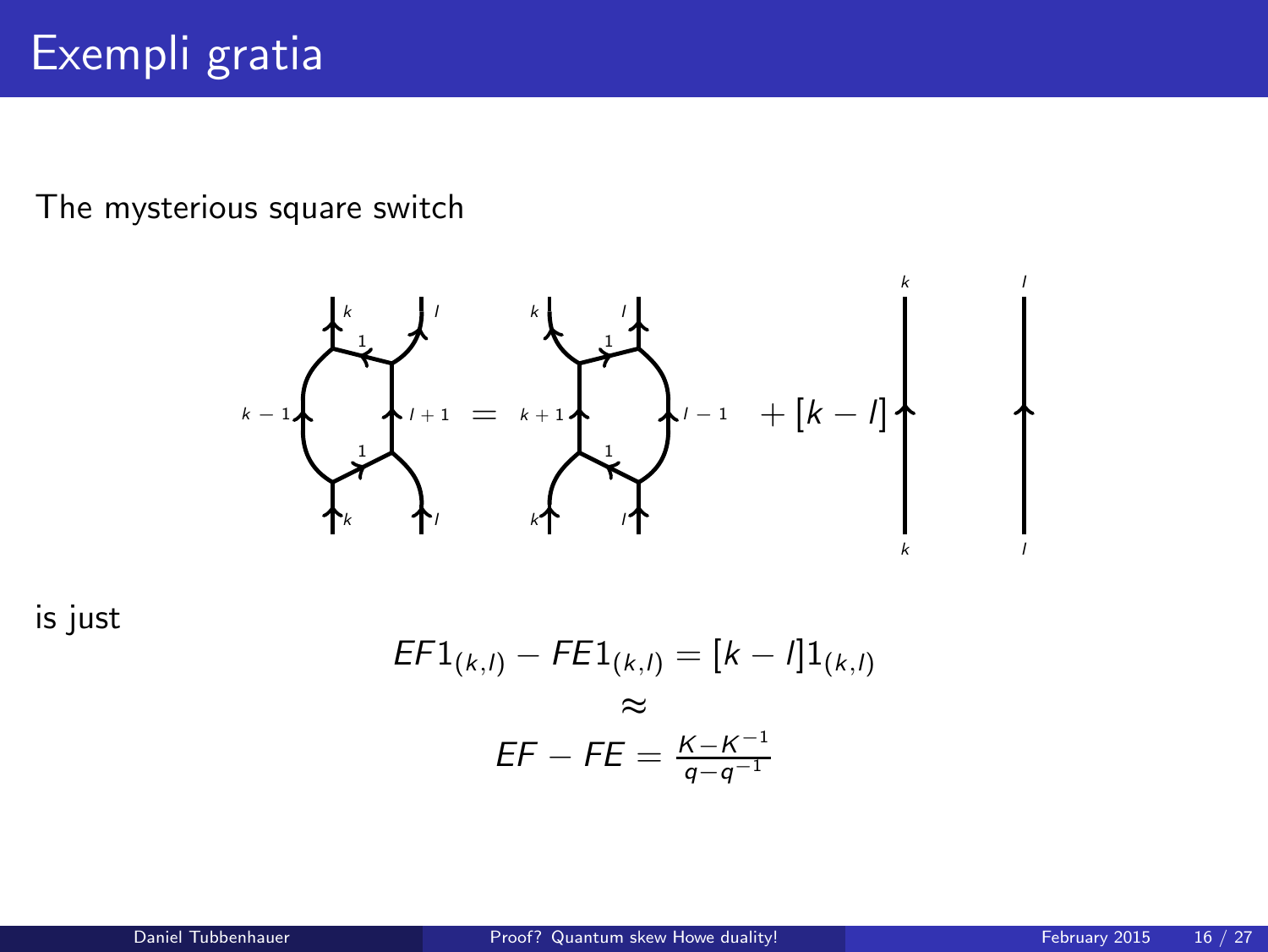Some additional remarks.

- One can do slightly better: the  $\mathfrak{sl}_n$ -webs form a  $\dot{\mathsf{U}}_q(\mathfrak{gl}_m)$ -module of a certain highest weight. Thus, playing with  $sI_n$ -webs is doing highest weight representation theory of  $\dot{\mathbf{U}}_q(\mathfrak{gl}_m)$ .
- Cautis, Kamnitzer and Morrison show that the R-matrix braiding on  $\mathfrak{sl}_n\text{-}\mathsf{Mod}_\wedge$  and Lusztig's Weyl group braiding on  $\dot{\mathsf{U}}_q(\mathfrak{gl}_m)$  coincide.
- As a consequence, the Reshetikhin-Turaev polynomials of links obtained from  $sL_n$ -Mod<sub>∧</sub> come (for all n) from highest weight representation theory of  $\dot{\mathbf{U}}_q(\mathfrak{gl}_m)$  (for a suitable fixed m depending on the link L).
- Another consequence of this: for a fixed link L the whole family of all Reshetikhin-Turaev polynomials (for all possible  $n$  and colors) contains only a finite amount of information about L.
- Up to here: we can categorify everything in sight!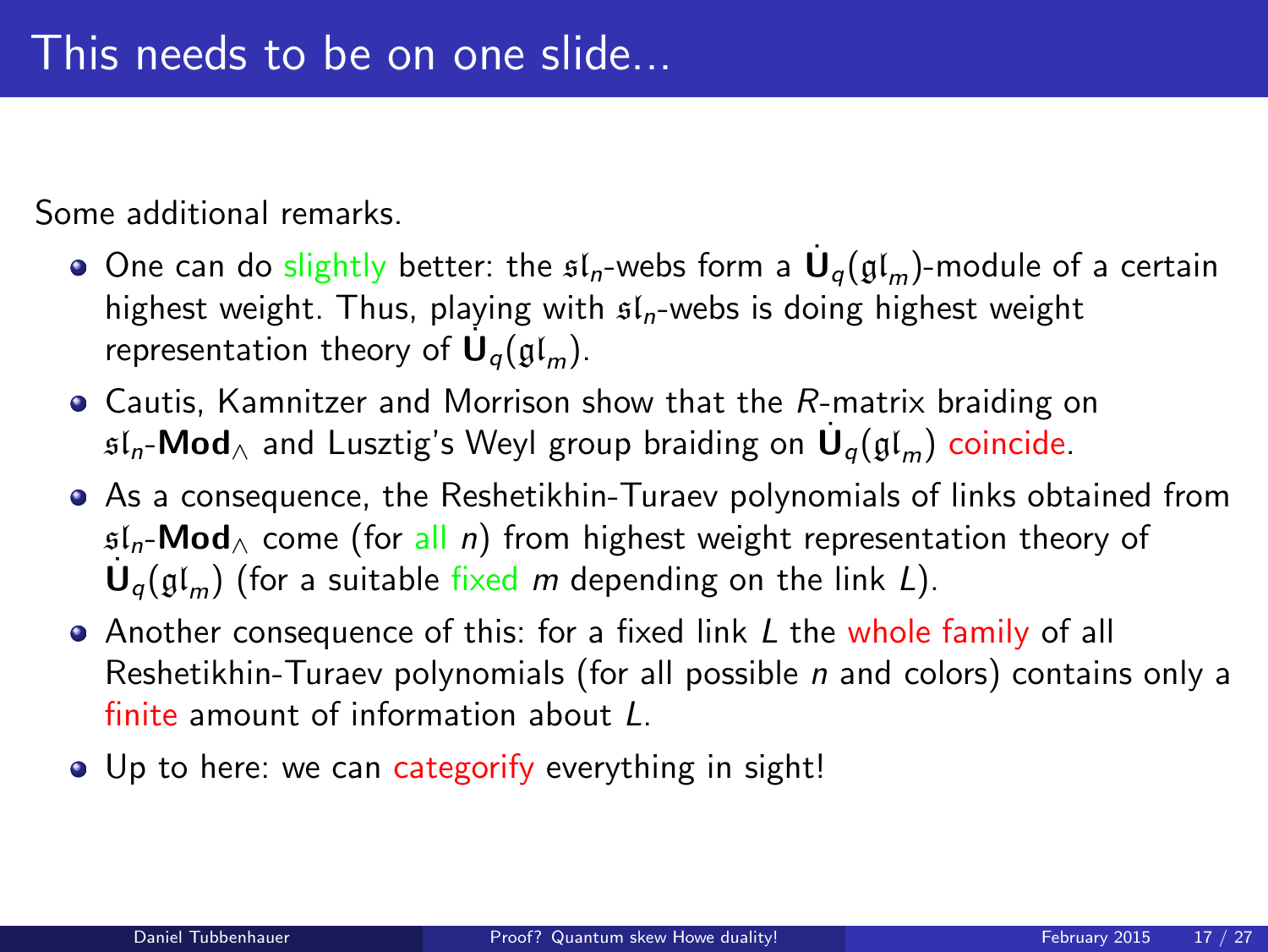## Our story is easier in some sense...

A symmetric  $s/s$ -web is a labeled trivalent graph locally made of

$$
\mathrm{cap}_k = \bigcap_{k \geq k} \qquad \mathrm{cup}_k = \bigcup_{k \geq 1}^k \qquad \mathrm{m}_{k,l}^{k+l} = \bigwedge_{k \geq 1}^{k+l} \qquad \mathrm{s}_{k+l}^{k,l} = \bigvee_{k \geq 1}^{k}
$$

No mirrors and sign issues, but  $k, l, k+l \in \{0, 1, \dots\}$ .

### Example

<span id="page-17-0"></span>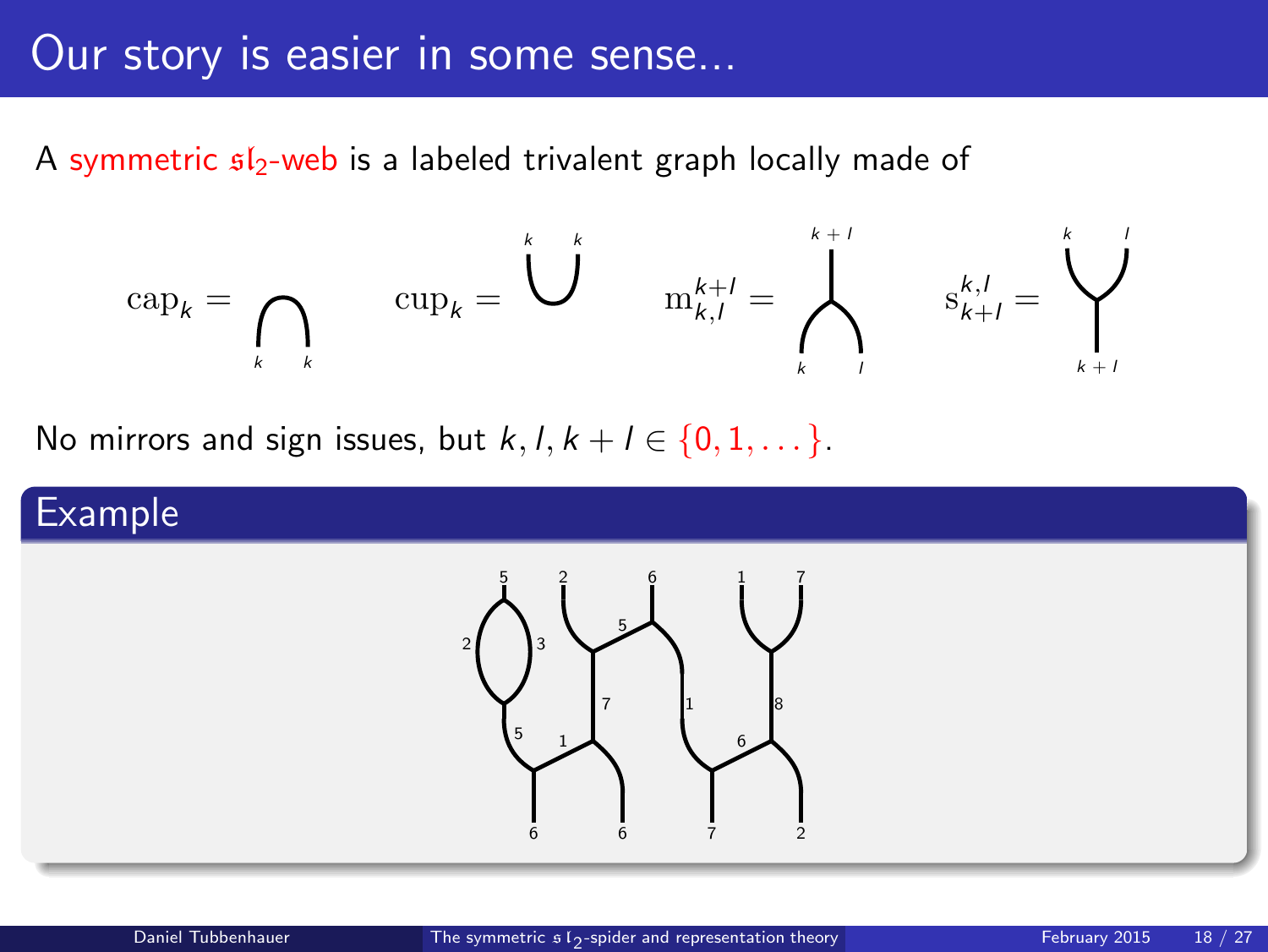# Never change a winning team: let us do the same again!

### Definition

Given  $\vec k\in\mathbb{Z}_{\ge0}^k$  and  $\vec l\in\mathbb{Z}_{\ge0}^l.$  The symmetric  $\mathfrak{sl}_2$ -web space  $\mathcal{W}_2^s(\vec k,\vec l)$  is the free  $\mathbb{C}_q$ -vector space generated by symmetric  $\mathfrak{sl}_2$ -webs between  $\vec{k}$  and  $\vec{l}$  modulo:

• Isotopy, associativity and "classical" relations, e.g. the scary square switches:



New, symmetric relations. For example dumbbells:

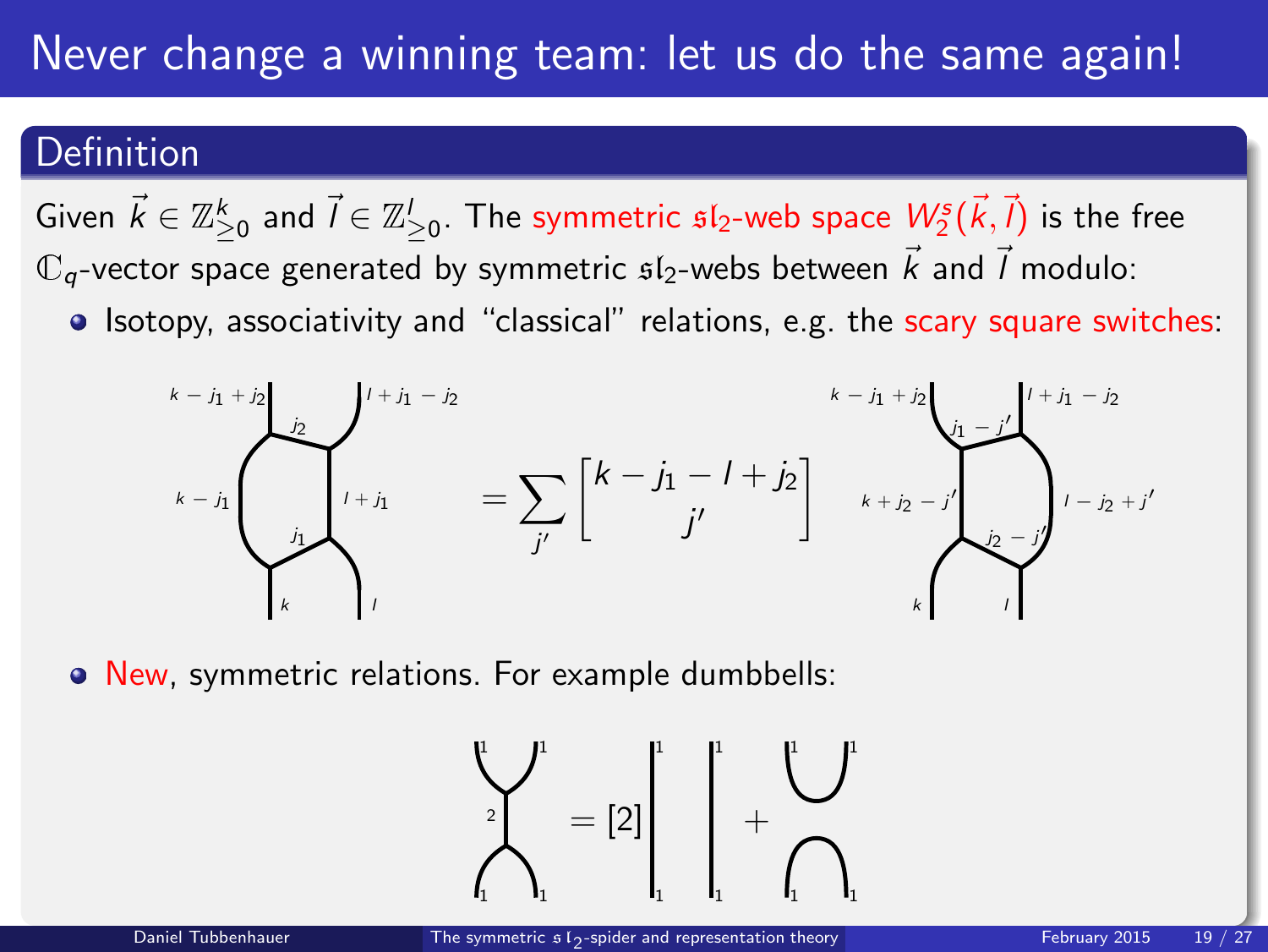# The symmetric  $s1_2$ -spider

### **Definition**

The symmetric  $sI_2$ -spider **SymSp**( $sI_2$ ) is the monoidal  $\mathbb{C}_q$ -linear category with:

- Objects are  $\vec{k} \in \mathbb{Z}_{\{0,1...,2\}}^m$  and morphisms are  $\mathrm{Hom}_{\mathsf{Sp}(\mathfrak{sl}_n)}(\vec{k},\vec{l}) = W^s_2(\vec{k},\vec{l}).$
- Composition ○:



Tensoring ⊗:

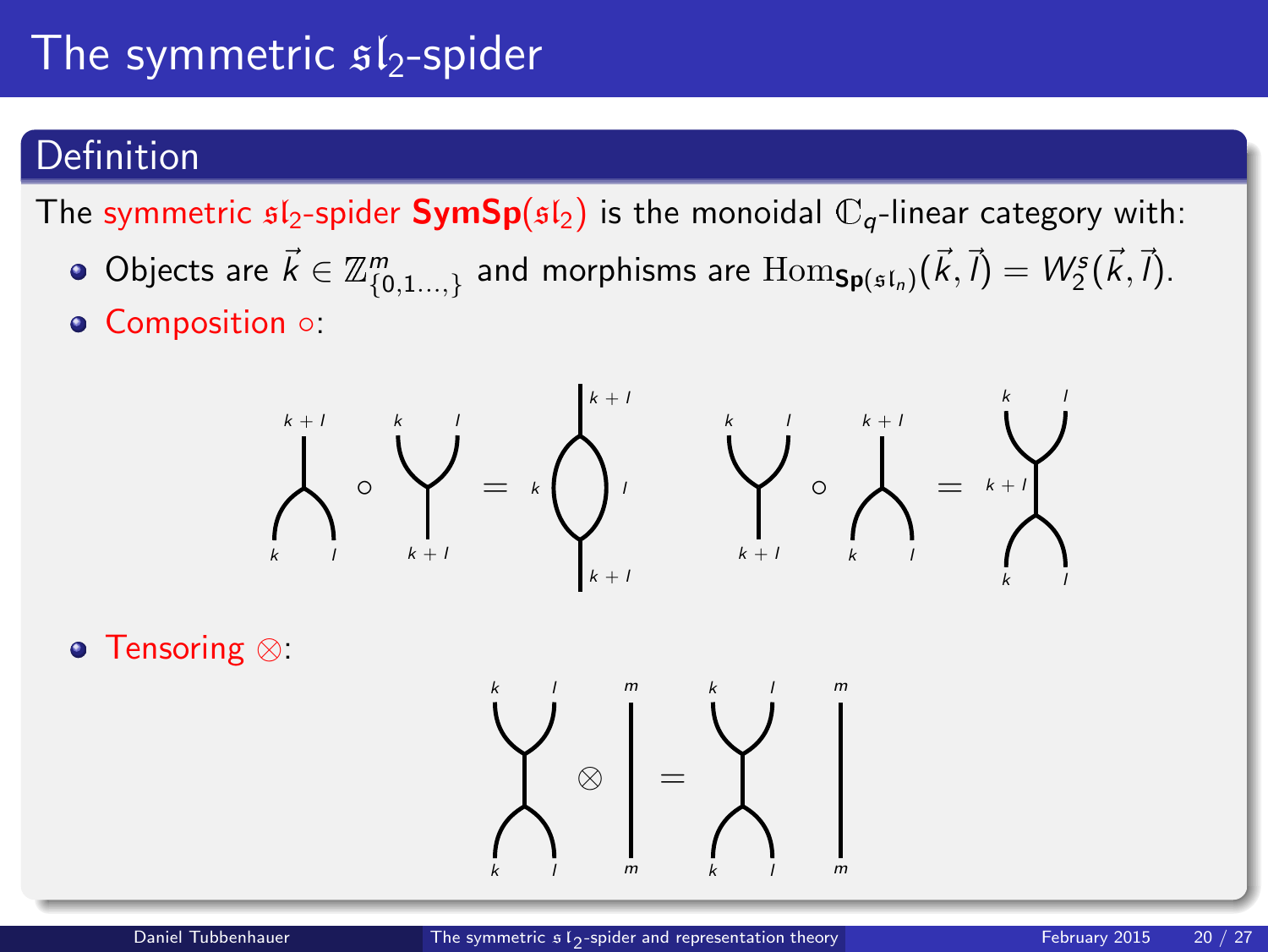Let  $V=\mathbb{C}_q^2$  the vector representation of  $\bm{\mathsf{U}}_q(\mathfrak{sl}_2).$  For  $k\in\{0,1\ldots\}$  let  $\mathrm{Sym}_q^k\mathbb{C}_q^2$ denote the  $k$ -th symmetric  $U_q(sI_2)$ -representation.

Let  $sI_2$ -fd**Mod** be the monoidal,  $\mathbb{C}_q$ -linear category consisting of:

- Objects are tensor products  ${\rm Sym}_q^{k_1} \mathbb{C}_q^2 \otimes \cdots \otimes {\rm Sym}_q^{k_m} \mathbb{C}_q^2$  of finite length and morphisms are  $U_q(sI_2)$ -intertwiners between these.
- Composition  $\circ$  is composition of  $\mathbf{U}_q(\mathfrak{sl}_2)$ -intertwiners.
- **Tensoring ⊗ is tensoring of U<sub>a</sub>(sl<sub>2</sub>)-intertwiners.**

Note that  $\mathfrak{sl}_2\text{-}\mathsf{Mod}_\wedge \subset \mathfrak{sl}_2$ -fdMod.

Fact: All irreducible  $U_q(\mathfrak{sl}_2)$ -modules are of the form  $\mathrm{Sym}_q^k\mathbb{C}_q^2$  for some k. Thus,  $s/2$ -*fd* Mod contains all finite dimensional representations, aka: no splitting of tensor products is necessary.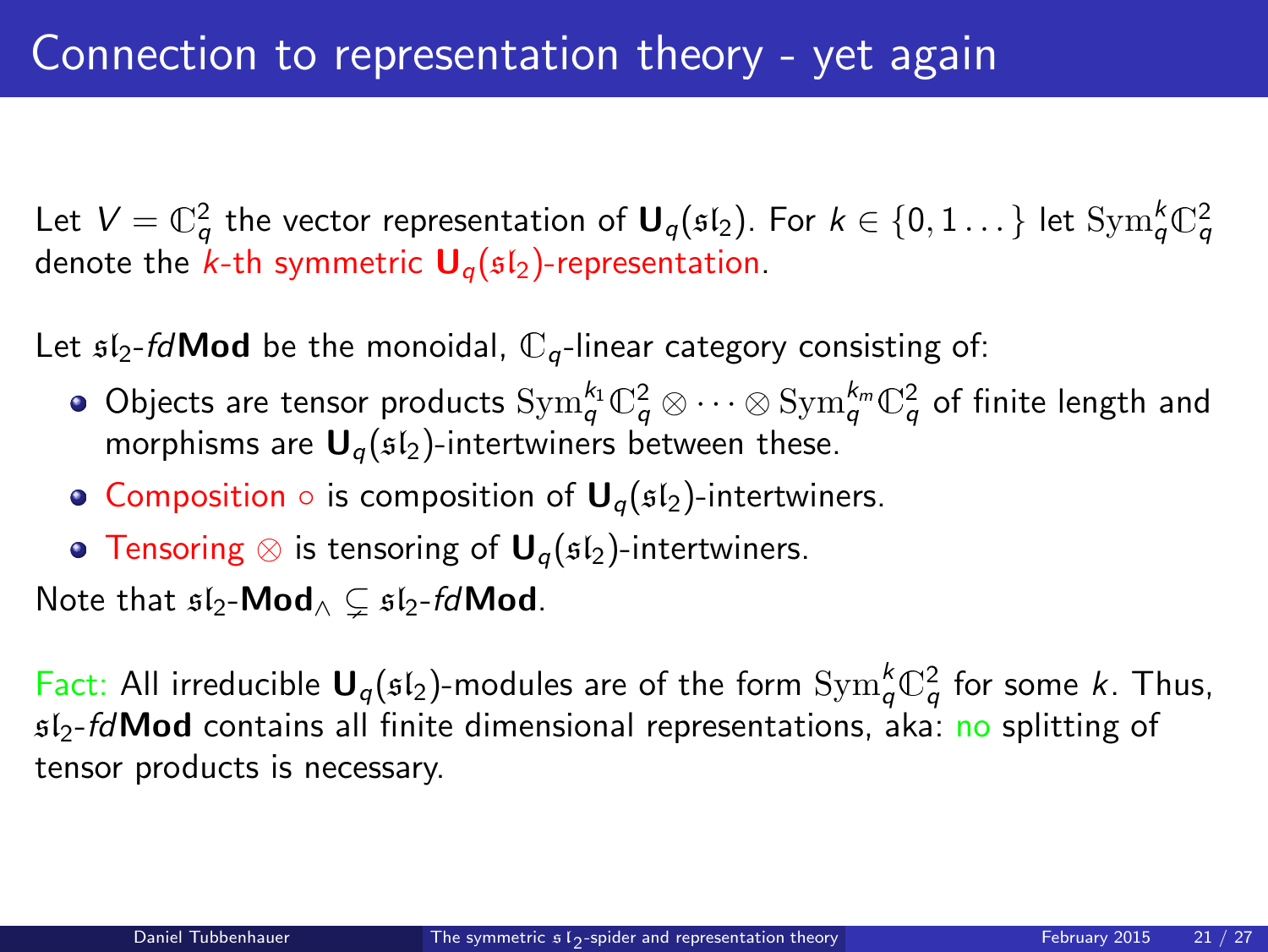# Diagrams for intertwiners - I am not bored yet

Observe that there are (up to scalars) unique  $U_q(s_1)$ -intertwiners

 $\text{cap}_k: \text{Sym}_q^k \mathbb{C}_q^2 \otimes \text{Sym}_q^l \mathbb{C}_q^2 \to \mathbb{C}_q \quad \text{m}_{k,l}^{k+l}: \text{Sym}_q^k \mathbb{C}_q^2 \otimes \text{Sym}_q^l \mathbb{C}_q^2 \to \text{Sym}_q^{k+l} \mathbb{C}_q^2$ 

 $\text{cup}_k: \mathbb{C}_q \to \text{Sym}_q^k \mathbb{C}_q^2 \otimes \text{Sym}_q^l \mathbb{C}_q^2 \quad s_{k+l}^{k,l}: \text{Sym}_q^{k+l} \mathbb{C}_q^2 \to \text{Sym}_q^k \mathbb{C}_q^2 \otimes \text{Sym}_q^l \mathbb{C}_q^2$ 

(guess where they come from...) Define a functor  $\Gamma_{sym}$ : SymSp( $sI_2$ )  $\rightarrow$   $sI_2$ -fdMod:

- On objects:  $\vec{k}$  is send to  $\mathrm{Sym}^{k_1}_{q} \mathbb{C}^2_{q} \otimes \cdots \otimes \mathrm{Sym}^{k_m}_{q} \mathbb{C}^2_{q}$ .
- On morphisms:

$$
\bigcap_k \mapsto \text{cap}_k \quad \bigcup^{k} \mapsto \text{cup}_k \quad \bigwedge^{k+l}_{k} \mapsto \text{m}_{k,l}^{k+l} \quad \bigvee^{k} \rightarrow \text{s}_{k+l}^{k,l}
$$

#### Theorem

Our  $\Gamma_{sym}$ : SymSp( $s(s)$ )  $\rightarrow$   $s/s$ -fd**Mod** is an equivalence of monoidal categories.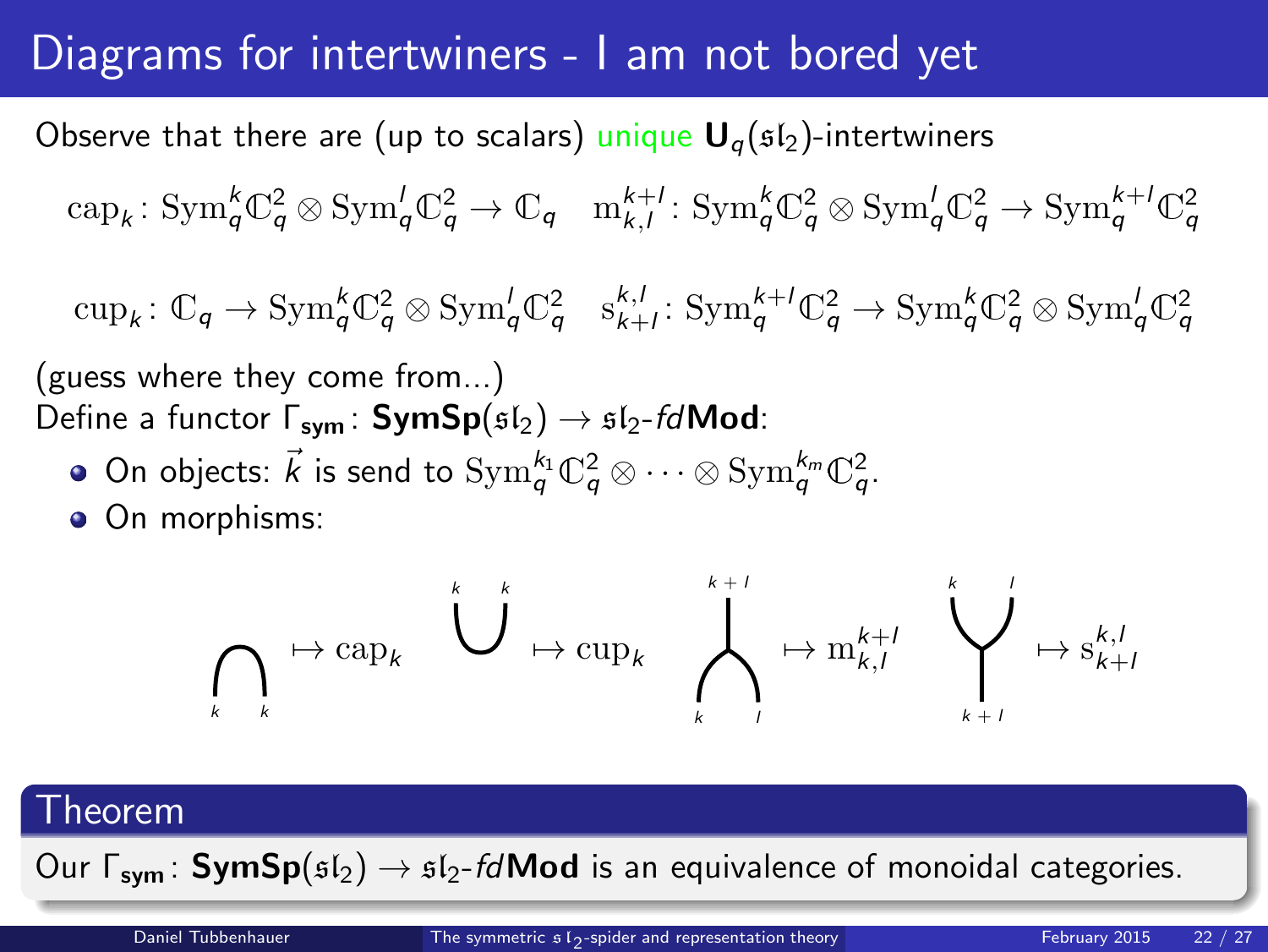# "Howe" to prove this? You know "Howe", right?

Howe: the commuting actions of  $U_q(\mathfrak{gl}_m)$  and  $U_q(\mathfrak{sl}_n)$  on

$$
\operatorname{Sym}_{q}^{N}(\mathbb{C}_{q}^{m}\otimes\mathbb{C}_{q}^{n})\cong\bigoplus_{k_{1}+\cdots+k_{m}=N}(\operatorname{Sym}_{q}^{k_{1}}\mathbb{C}_{q}^{n}\otimes\cdots\otimes\operatorname{Sym}_{q}^{k_{m}}\mathbb{C}_{q}^{n})
$$

$$
\cong\bigoplus_{l_{1}+\cdots+l_{m}=N}(\operatorname{Sym}_{q}^{l_{1}}\mathbb{C}_{q}^{m}\otimes\cdots\otimes\operatorname{Sym}_{q}^{l_{n}}\mathbb{C}_{q}^{m})
$$

introduce an  $U_q(\mathfrak{gl}_m)$ -action f on the first term and an  $U_q(\mathfrak{sl}_n)$ -action on the second. Howe: our  $\mathrm{Sym}^{\vec{k}}_q\mathbb{C}^n_q$  is the  $\vec{k}$ -weight space of this.

In particular, there is a functorial action

<span id="page-22-0"></span>
$$
\Phi_m^{\infty}\colon \dot{\mathbf U}_q(\mathfrak{gl}_m)\to \mathfrak{sl}_2\text{-}\textit{fdMod}
$$

 $\vec{k} \mapsto \mathrm{Sym}^{\vec{k}}_{q} \mathbb{C}^2_{q}, \quad X \in 1_{\vec{l}} \mathbf{U}_{q}(\mathfrak{gl}_m) 1_{\vec{k}} \mapsto f(X) \in \mathrm{Hom}_{\mathfrak{sl}_2\text{-}\vec{t} \mathsf{d} \mathsf{Mod}}(\mathrm{Sym}^{\vec{k}}_{q} \mathbb{C}^2_{q}, \mathrm{Sym}^{\vec{l}}_{q} \mathbb{C}^2_{q})$ 

Howe:  $\Phi_m^{\infty}$  is full. Or in words: all relations in  $\mathfrak{sl}_2$ -fd $\mathsf{Mod}$  follow from the (natural) ones in  $\mathbf{U}_q(\mathfrak{gl}_m)$  and the ones in the kernel of  $\Phi_m^{\infty}$ .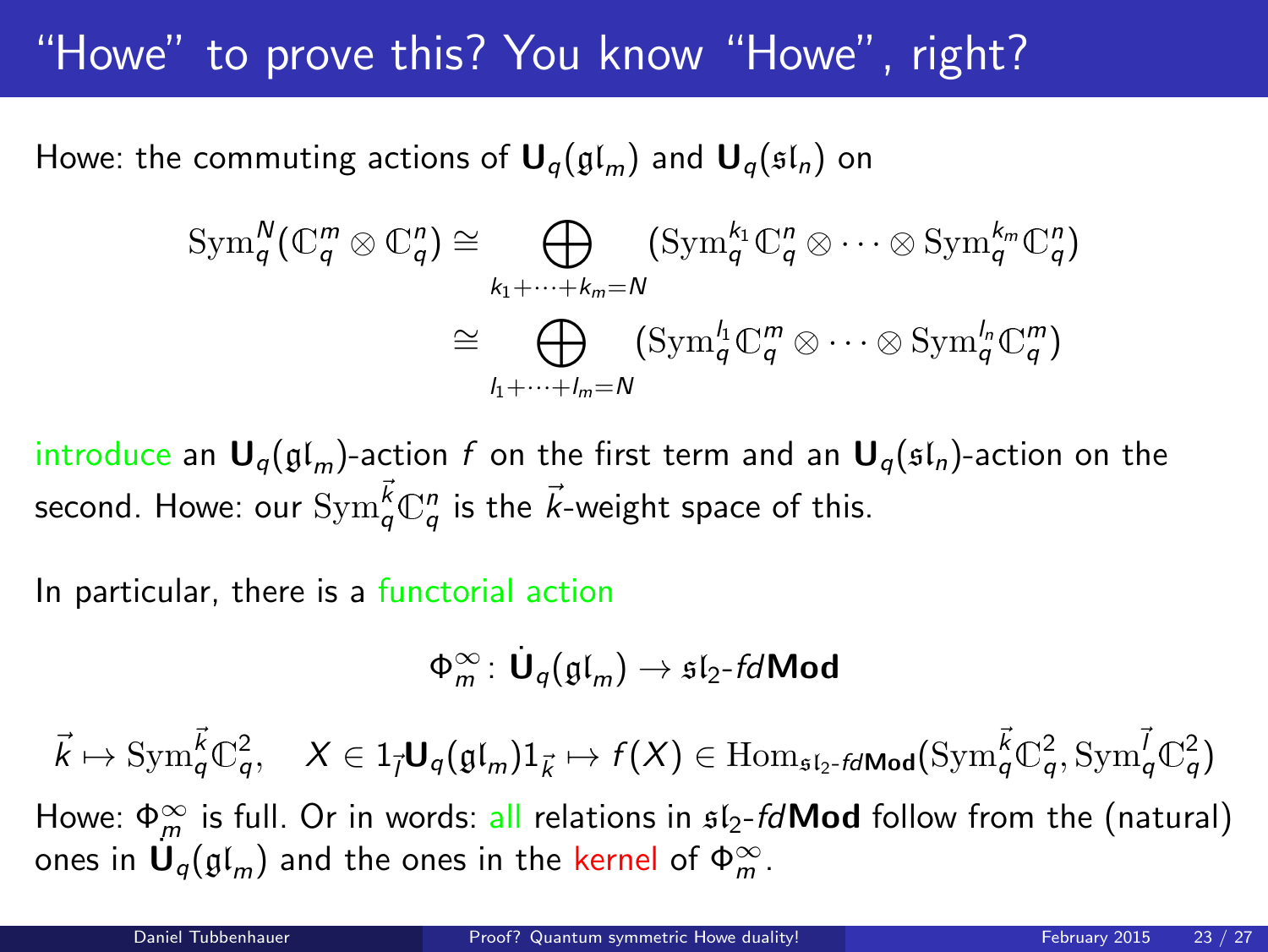## Let us copy-paste!

### Theorem

#### There is a commutative diagram



with



ker  $\Phi_m^{\infty}$  consists of "throwing certain tableaux away".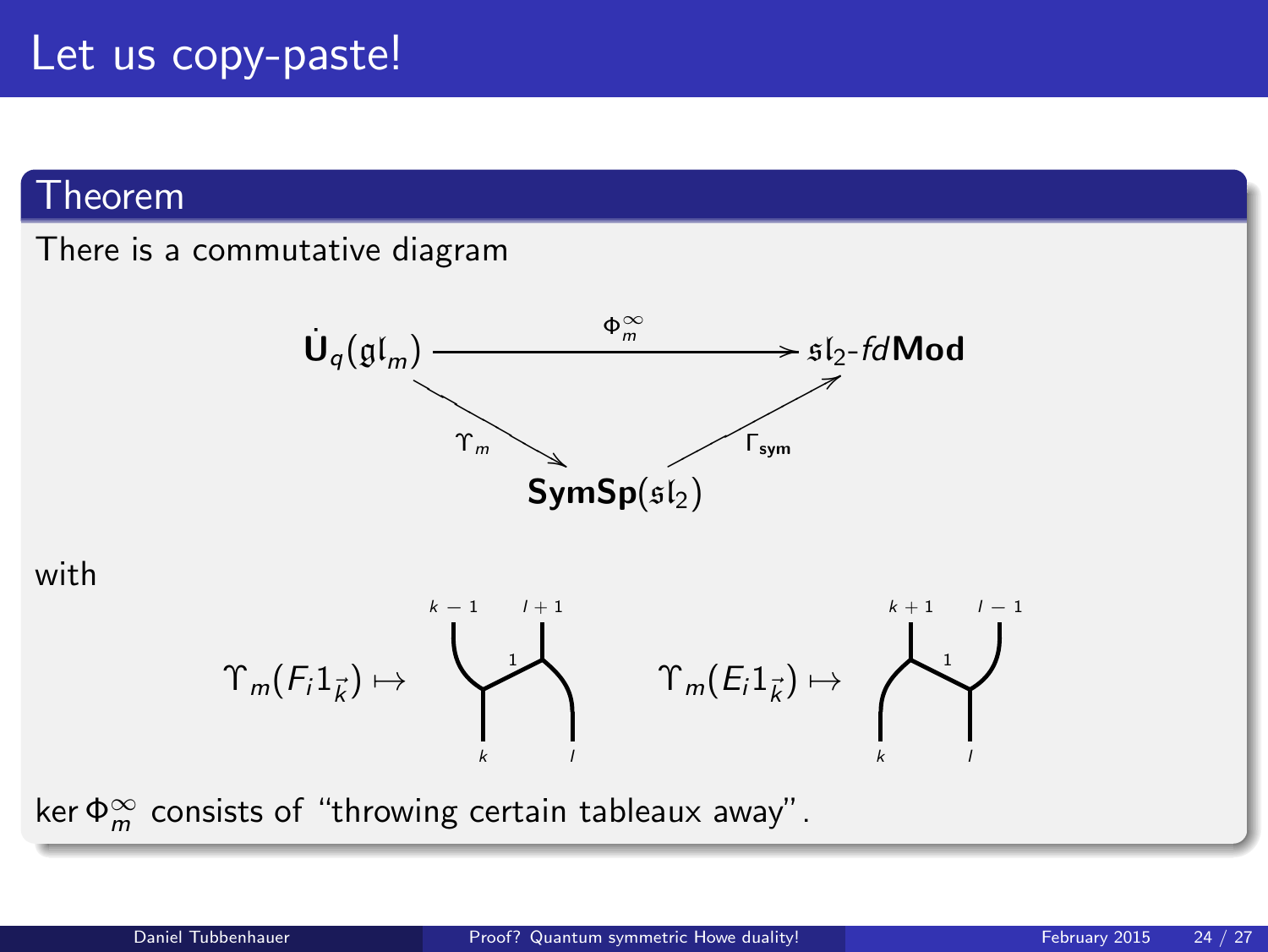So what is the difference between  $q$ -skew and  $q$ -symmetric Howe? This:

$$
\bigwedge\nolimits_q^N (\mathbb{C}_q^m \otimes \mathbb{C}_q^n) \cong \bigoplus_{\lambda} V_m(\lambda) \otimes V_n(\lambda^T)
$$

and the sum runs over all tableaux  $\lambda$  that fit into an  $mxn$ -square (finitely many).

$$
\operatorname{Sym}^N_q(\mathbb{C}_q^m \otimes \mathbb{C}_q^n) \cong \bigoplus_{\lambda} V_m(\lambda) \otimes V_n(\lambda)
$$

and the sum runs over all tableaux  $\lambda$  that fit into an min $(m, n)$ xanything-square (infinitely many).

Thus, because of "anything", we have to allow all possible labels  $k \in \{0, 1, \dots\}$ . And because of min $(m,n)$  we have to kill certain  $\mathrm{End}_{\mathbb{C}_q}(V_m(\lambda))$ 's for  $\lambda$  with too many rows. Latter gives the new, symmetric relations!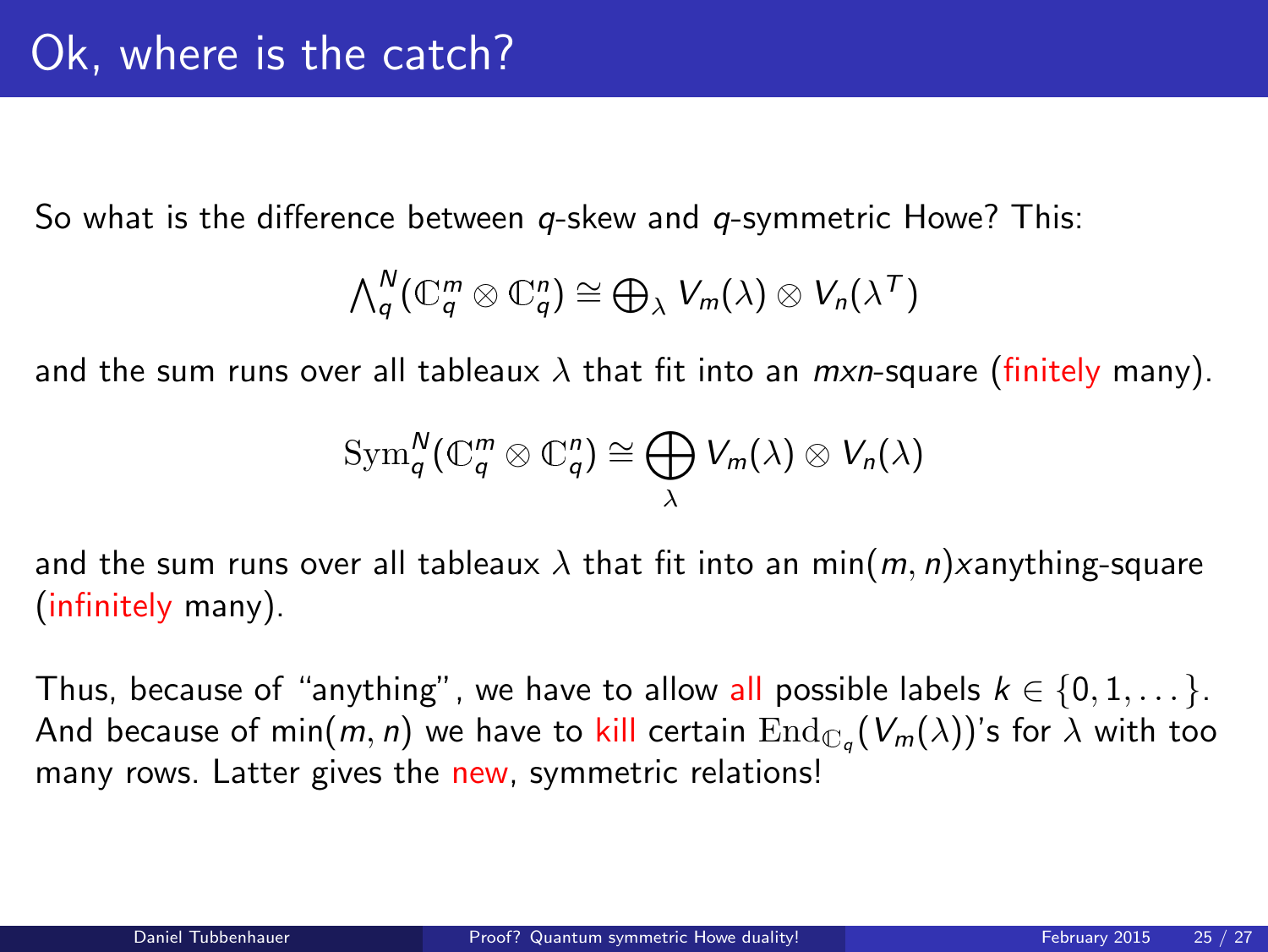Some additional remarks.

- $\bullet$  The R-matrix braiding on  $\mathfrak{sl}_2$ -fd**Mod** and Lusztig's Weyl group braiding on  $\dot{\mathsf{U}}_q(\mathfrak{gl}_m)$  coincide again.
- As a consequence, on can obtain colored Jones polynomial without Jones-Wenzl projectors or infinite twists by a "MOY-like calculus".
- As a another consequence, the Reshetikhin-Turaev polynomials obtained from  $sI_n$ -**Mod**<sub> $\land$ </sub> and the colored Jones polynomials are (almost) "dual" to each other. The only difference are the  $\mathrm{End}_{\mathbb{C}_q}(V_m(\lambda))$  one has to kill.
- This give a hint: categorify the colored Jones polynomial as Khovanov-Rozansky  $sI_n$ -homologies - without infinite twists or categorified Jones-Wenzl projectors.
- $\bullet$  As a possible upshot: duality between Khovanov-Rozansky  $\mathfrak{sl}_n$ -homologies and colored Jones homologies (as predicted via HOMFLY-PT homology).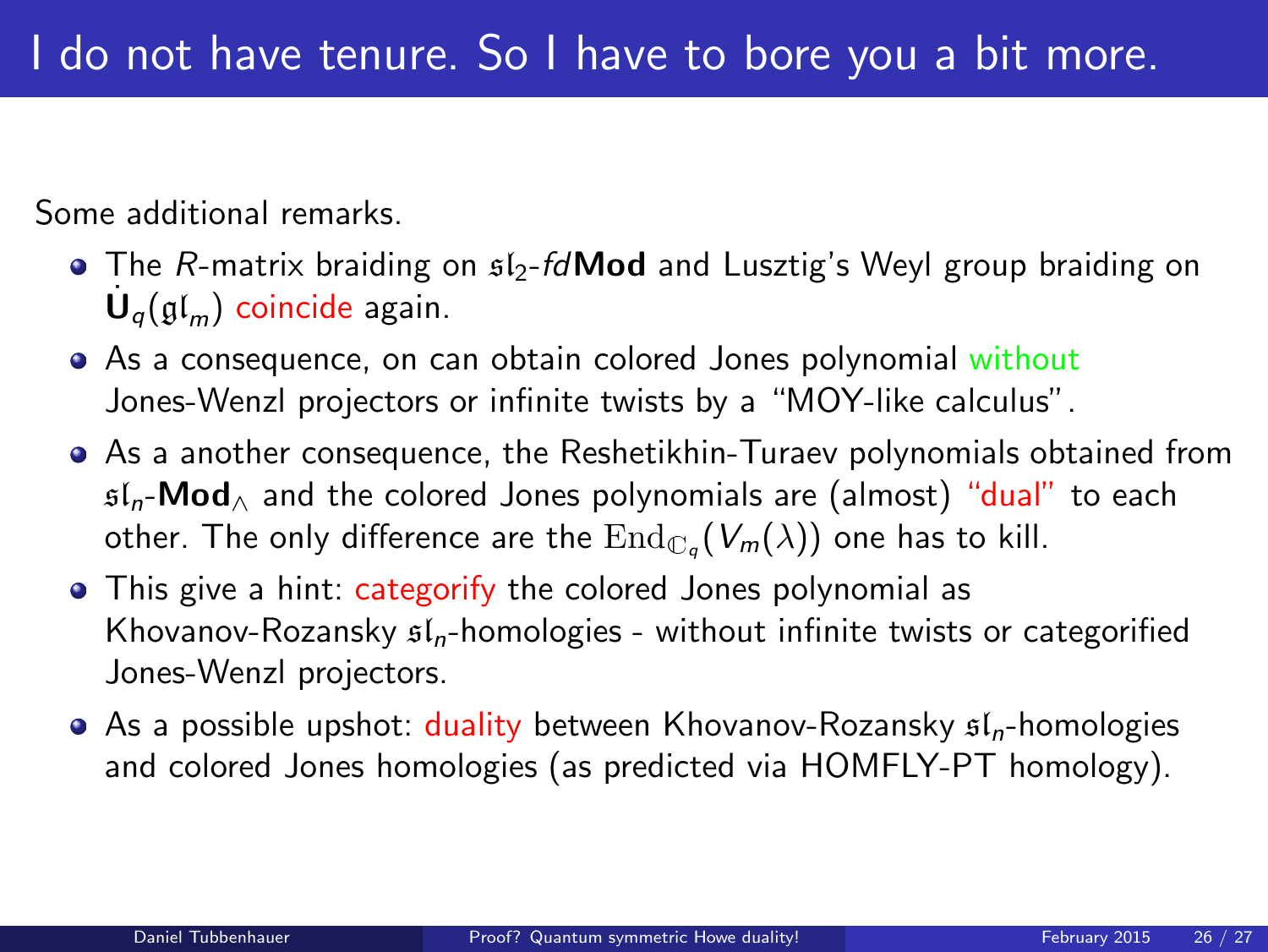There is still much to do...